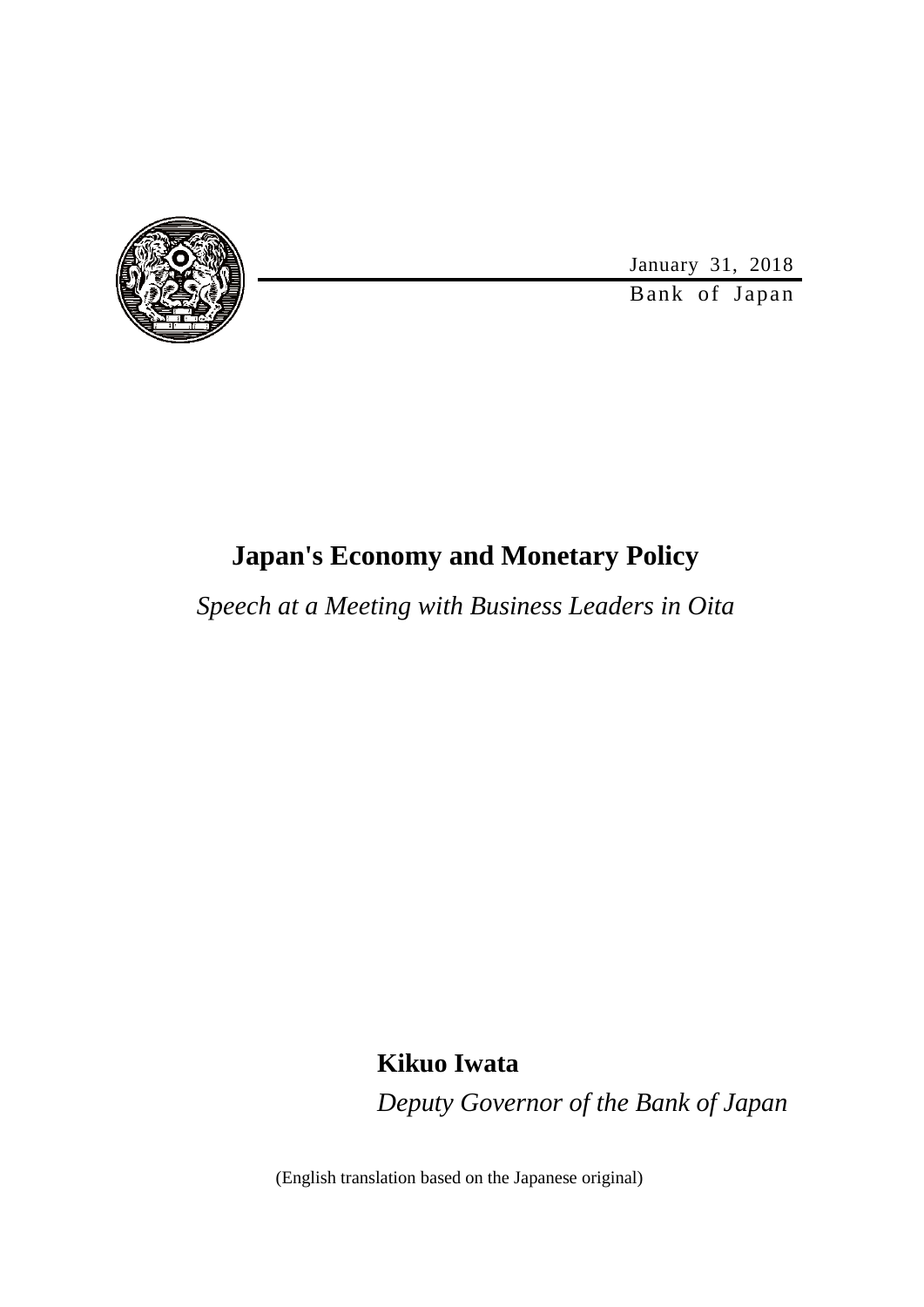#### **Introduction**

It is my pleasure to have the opportunity today to exchange views with administrative, financial, and business leaders in Oita Prefecture. I would also like to take this opportunity to express my sincere gratitude for your cooperation with the activities of the Bank of Japan's Oita Branch.

At the Monetary Policy Meeting (MPM) held last week, the Bank updated its projections for Japan's economic activity and prices through fiscal 2019 and released them in the January 2018 *Outlook for Economic Activity and Prices* (Outlook Report). Today, I would like to talk about the Bank's outlook for Japan's economic activity and prices as well as its thinking behind the conduct of monetary policy, while outlining the Outlook Report.

#### **I. The Current Situation of Economic Activity and Its Outlook**

Let me start by talking about economic developments. Japan's economy is expanding moderately, with a virtuous cycle from income to spending operating. The real GDP growth rate for the July-September quarter of 2017 was 2.5 percent on an annualized basis, representing positive growth for seven consecutive quarters (Chart 1). The benefits of the economic improvement have been spreading to a wide range of economic entities, and according to the Bank's *Tankan* (Short-Term Economic Survey of Enterprises in Japan) released in December 2017, the diffusion indexes (DIs) for business conditions have continued to be positive, not only for large enterprises and manufacturers but also for small enterprises and nonmanufacturers. By region, in the Bank's January 2018 *Regional Economic Report*, all nine regions across the country, including the Kyushu region, showed positive economic assessments, using phrases such as moderate recovery and expansion. In what follows, I would like to talk about the current situation of Japan's economic activity and its outlook in more detail.

#### *Overseas Economies*

I would first like to touch upon developments in overseas economies. Looking back, overseas economies remained subdued following the global financial crisis in 2008. However, since around the second half of 2016, the positive effects of economic recovery in advanced economies have started to spread to emerging economies, and so-called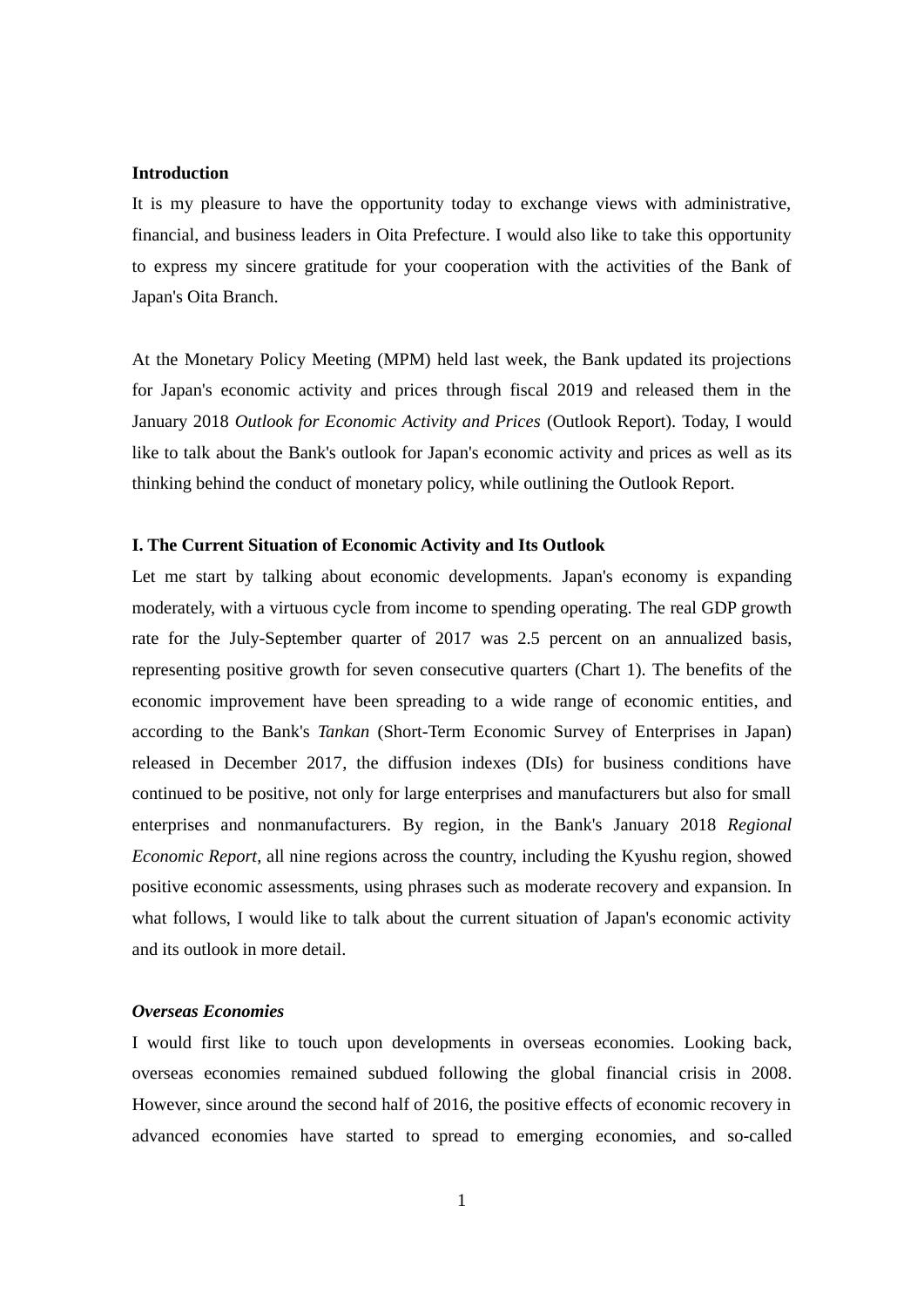synchronous growth has been achieved recently, with advanced and emerging economies growing in tandem. In this situation, production and trade activity of the manufacturing sector have become active due to the completion of inventory adjustments and an increase in business fixed investment on a global basis. World trade volume last year registered high growth that reflected such developments, growing at a faster pace than the global economy for the first time in six years. The global economy is expected to continue growing firmly for the time being. According to the January 2018 *World Economic Outlook* (WEO) *Update* released by the International Monetary Fund (IMF), the global GDP growth rates for both 2018 and 2019 are expected to register relatively high growth of 3.9 percent, exceeding the long-term average since the 1990s (Chart 2).

#### *Current Situation of Japan's Economic Activity*

As I noted at the beginning, Japan's economy is expanding moderately, supported in part by such growth in overseas economies. With regard to the corporate sector, exports have shown high growth mainly for capital goods and IT-related goods. In particular, exports to China as well as the NIEs and the ASEAN economies have been rapidly increasing recently, and real exports for November 2017 reached record high levels, exceeding those seen before the global financial crisis. Production has also been on an uptrend on the back of a rise in demand both at home and abroad. Under these circumstances, the ratio of firms' current profits to sales has been at a record high level, and the DIs for business conditions for all industries and enterprises in the December 2017 *Tankan* suggest that business conditions have improved for six consecutive quarters, being at a favorable level seen for the first time in 26 years, since 1991. Business fixed investment has continued on an increasing trend in a wide range of industries, with corporate profits and business sentiment improving (Chart 3). Specifically, firms in the nonmanufacturing sector in industries such as restaurants, retailing, and construction have been significantly increasing their labor-saving and efficiency-improving investment (Chart 4). For instance, the introduction of online reservation systems and self-checkout machines across the country is no longer a new phenomenon. While the direct cause of such investment is acute labor shortage, it is also attributable to new technologies such as robots and artificial intelligence (AI) having become available for actual business activities as a result of technological innovation in recent years. For example, there have been various ideas recently related to making use of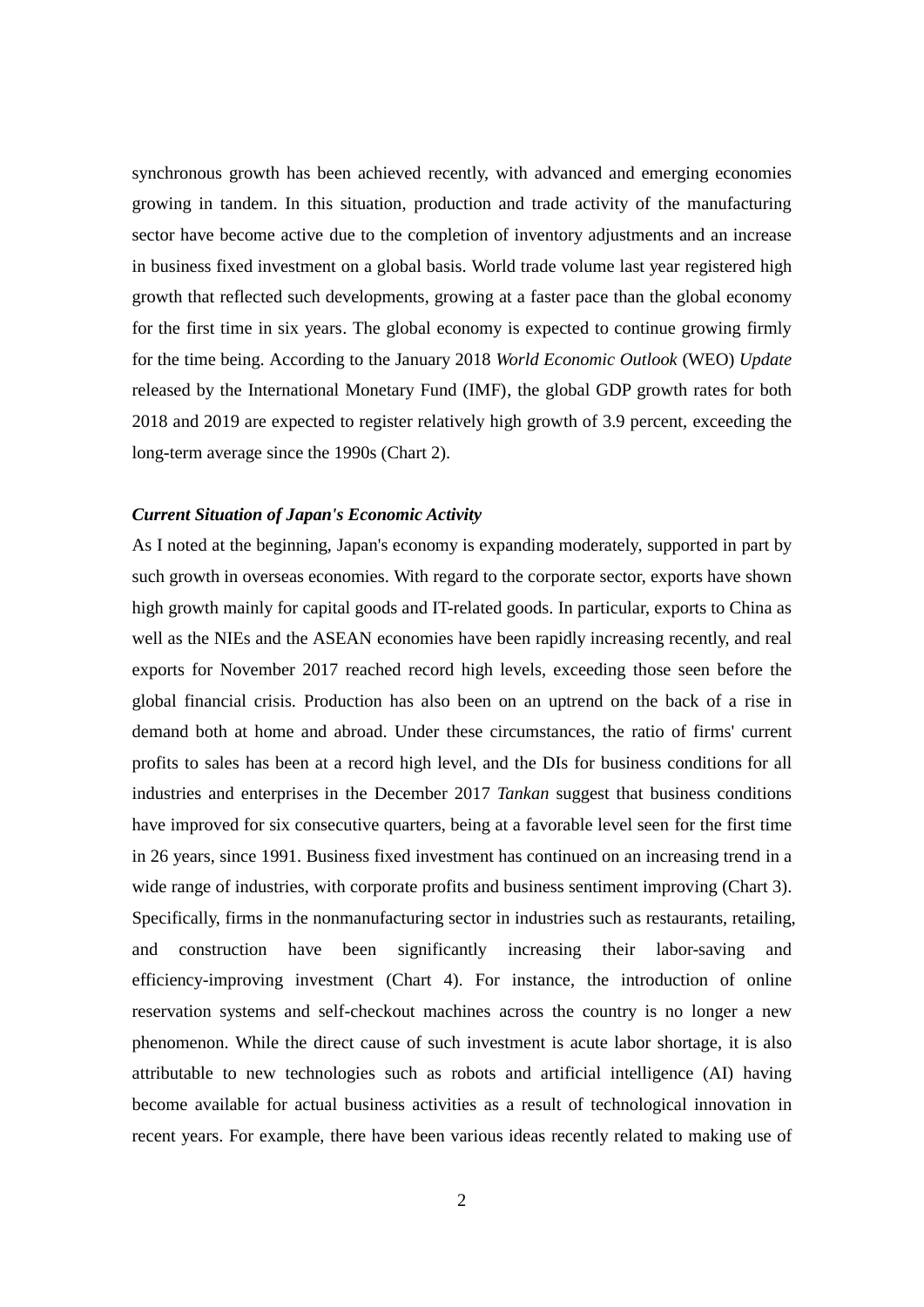the latest technologies, such as using robots for heavy labor at nursing care facilities and drones for delivery services. Such positive corporate activities also have been firmly supported by financial institutions' accommodative lending attitudes.

Turning to the household sector, as I mentioned earlier, labor market conditions have continued to tighten steadily amid economic expansion (Chart 5). The active job openings-to-applicants ratio for December 2017 improved to 1.59, a level seen for the first time in about 44 years, since 1974, and the unemployment rate has declined to a level seen for the first time in about 24 years. In this situation, wages have been rising moderately. Specifically, the year-on-year rate of increase in hourly wages of part-time employees, which are sensitive to economic activity, has marked relatively high growth of around 2 percent recently. Although the pace of wage increases for full-time employees has remained sluggish compared to that for part-time employees, the situation is gradually changing. Base pay rises returned in 2014, and moves to raise the starting salaries of full-time employees have been observed at many firms recently, aiming to secure the number of employees needed. Against the background of such improvement in the employment and income situation, private consumption has been increasing moderately, albeit with fluctuations (Chart 6). In detail, durable goods such as automobiles and household electrical appliances have been on a moderate increasing trend, due mainly to replacement demand, and nondurable goods such as clothes and food have been picking up recently. The favorable employment situation, together with the rise in stock prices, has led to an improvement in consumer sentiment, which also underpins consumption activities.

#### *Outlook for Japan's Economic Activity*

Next, I would like to turn to the Bank's outlook for Japan's economic activity. Japan's economy is likely to continue its moderate expansion. Exports are expected to continue their moderate increasing trend on the back of the growth in overseas economies, and business fixed investment and private consumption are likely to follow an increasing trend on the back of highly accommodative financial conditions and underpinnings through the government's past stimulus measures. According to the January 2018 Outlook Report, the medians of the Policy Board members' forecasts of the real GDP growth rates for fiscal 2017 and 2018 are 1.9 percent and 1.4 percent, respectively (Chart 7). These figures are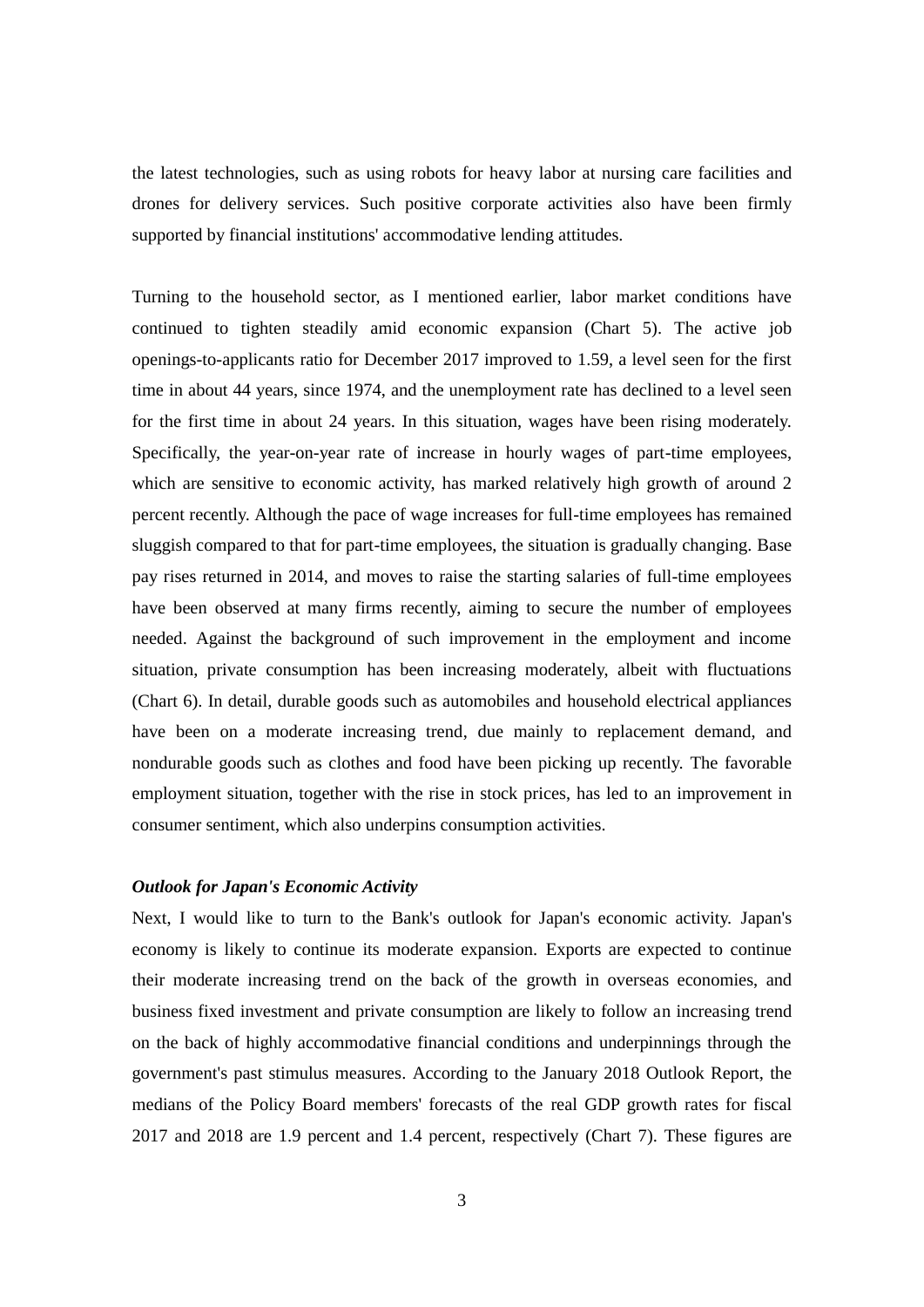above Japan's potential growth rate, which is estimated to be in the range of 0.5-1.0 percent. In fiscal 2019, business fixed investment is likely to decelerate, mainly reflecting Olympic Games-related demand peaking out, and household spending is likely to turn to a decline in the second half of the fiscal year due to the effects of the scheduled consumption tax hike. Although the growth pace is projected to decelerate, the economy is expected to continue expanding, with the projected real GDP growth rate at 0.7 percent for fiscal 2019, as an increase in exports on the back of the growth in overseas economies underpins the economy.

There are, of course, upside and downside risks to this baseline scenario of the outlook for Japan's economic activity. The biggest risk factor is developments in overseas economies. Uncertainty surrounding overseas economies seems to have abated compared to a while ago, as seen in economic recovery in emerging economies clearly taking hold and progress being made regarding the debt problem for the financial sector in Europe. However, the U.S. economic policies and negotiations on the United Kingdom's exit from the European Union (EU) continue to warrant attention. The Bank will continue to closely examine developments in overseas economies, including geopolitical risks.

#### **II. Price Developments and Their Outlook**

#### *Price Developments*

Now, I will move on to price developments. The year-on-year rate of change in the consumer price index (CPI) in Japan has been increasing gradually since around mid-2016, mainly on the back of a rise in energy prices (Chart 8). The rate of change in the CPI excluding fresh food registered 0.9 percent in November and December last year, which is the level last seen in October 2014. With actual inflation rising, people's inflation expectations shifted from the weakening phase and have been more or less unchanged recently.

However, excluding the effects of energy prices, the rate of change in the CPI has remained slightly positive, continuing to show relatively weak developments. While this reflects temporary factors such as a reduction in charges for mobile phone services, this is mainly attributable to the fact that the mindset and behavior based on the assumption that wages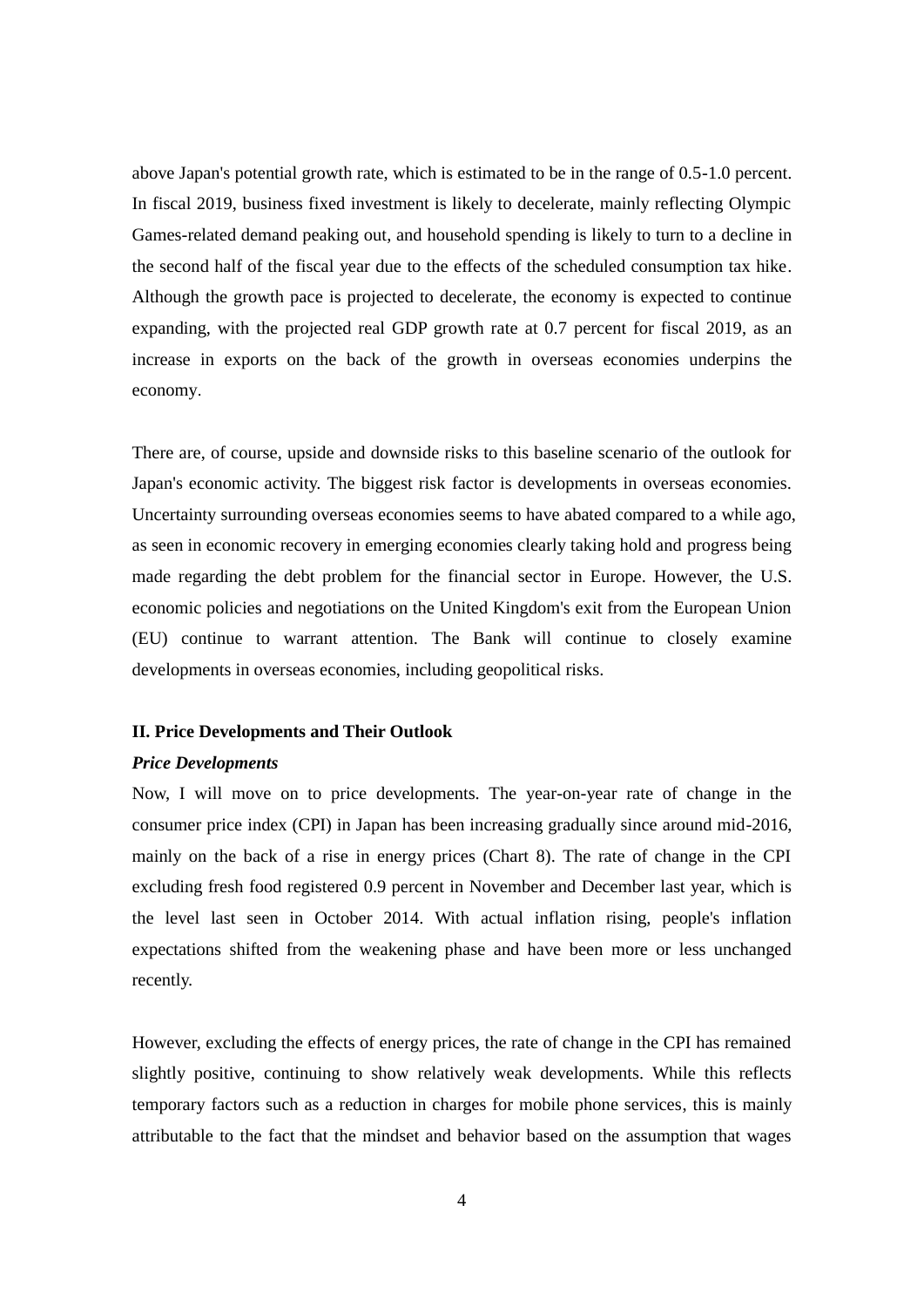and prices will not increase easily have been deeply entrenched among firms and households. As evidence of such mindset and behavior, firms have been limiting wage increases -- which correspond to the labor shortage -- mainly to part-time employees, and it is taking time for such increases to spread to full-time employees. In addition, a wide range of firms have been making efforts to absorb a rise in labor costs by increasing labor-saving investment and streamlining their business processes through such measures as discontinuing late-night services.

#### *Outlook for Prices*

As these developments show, prices are relatively weak. Going forward, however, they are expected to overcome this situation, and the year-on-year rate of change in the CPI is likely to increase toward the price stability target of 2 percent. This is expected to be realized through the following mechanism.

First, prices of items such as processed food and daily necessities -- which are responsive to economic activity -- are likely to rise gradually, and the yen's depreciation to date is expected to push up prices of such items as durable goods. Second, as the output gap improves further, firms' stance is likely to gradually shift toward raising wages and prices, and the inflation rate is projected to rise in line with wage increases. Third, with these factors pushing up actual inflation, a virtuous cycle is expected to operate in which people's inflation expectations rise accordingly, leading to a further increase in actual inflation. Bearing this mechanism in mind, the January 2018 Outlook Report shows that the medians of the Policy Board members' forecasts of the year-on-year rate of change in the CPI excluding fresh food are 0.8 percent for fiscal 2017, 1.4 percent for fiscal 2018, and on a basis excluding the effects of the consumption tax hike, 1.8 percent for fiscal 2019 (Chart 7).

The key to realizing the inflation mechanism that I just outlined is firms' wage- and price-setting stance. With regard to the price-setting stance, there has been a gradually increasing number of cases recently where firms reflect in their sales prices the increased labor costs and input costs. Media reports on price rises seem to have increased substantially of late. As mentioned in the Bank's *Regional Economic Report*, many firms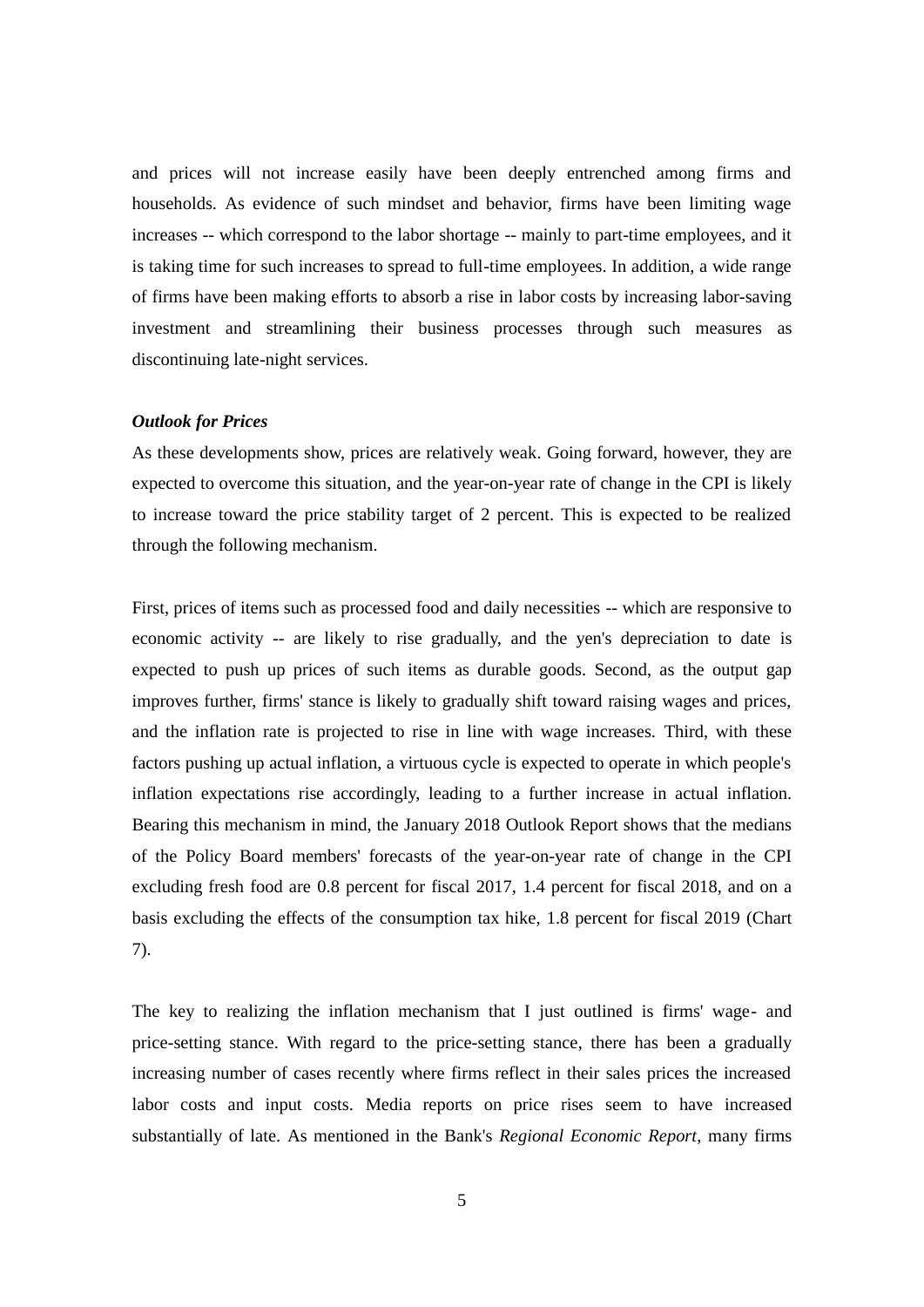reported that they have been reaching the limit to which they can undertake labor-saving investment in order to absorb increasing labor costs.

Regarding the wage-setting stance, in a situation where labor shortage is not showing signs of being relaxed, but rather is becoming even more acute, an increasing number of firms seem to be considering raising wages of not only part-time but also full-time employees. While such an increase in labor costs contributes to pushing up sales prices, if many firms increase wages, households' income situation will improve and more consumers consequently will come to accept price rises. If that happens, price rises will not result in losing customers, likely leading to an increase in sales. As this shows, wage increases by firms also benefit themselves.

In relation to wage increases, some argue that firms should allocate more of their cash on hand to their employees (Chart 9). While it is true that corporate savings have accumulated to a substantial degree lately, there are various backgrounds to this. For example, with memories of the severe funding conditions during the global financial crisis still fresh, some firms say that, for the time being, they prefer to accumulate earned cash on hand to be prepared for any future crisis. Others point to the fact that, even if they invest in capital and human resources, they cannot gain enough profits as Japan's expected growth rate is low. However, in a situation where Japan's economy has been improving steadily and is likely to continue expanding going forward, these do not seem to be the main reasons for the increase in corporate savings. Rather, it appears that the recent rapid increase in corporate profits was an unexpected windfall for firms. If that is the case, the savings are likely to be used for business fixed investment and wage increases with some time lag. While an increase in fixed investment is preceding so far, the increased savings are likely to lead to wage growth going forward, as real wages have not been rising in line with labor productivity.

#### **III. The Bank's Conduct of Monetary Policy**

Next, I will talk about the Bank's conduct of monetary policy. The Bank has been conducting monetary policy under "Quantitative and Qualitative Monetary Easing (QQE)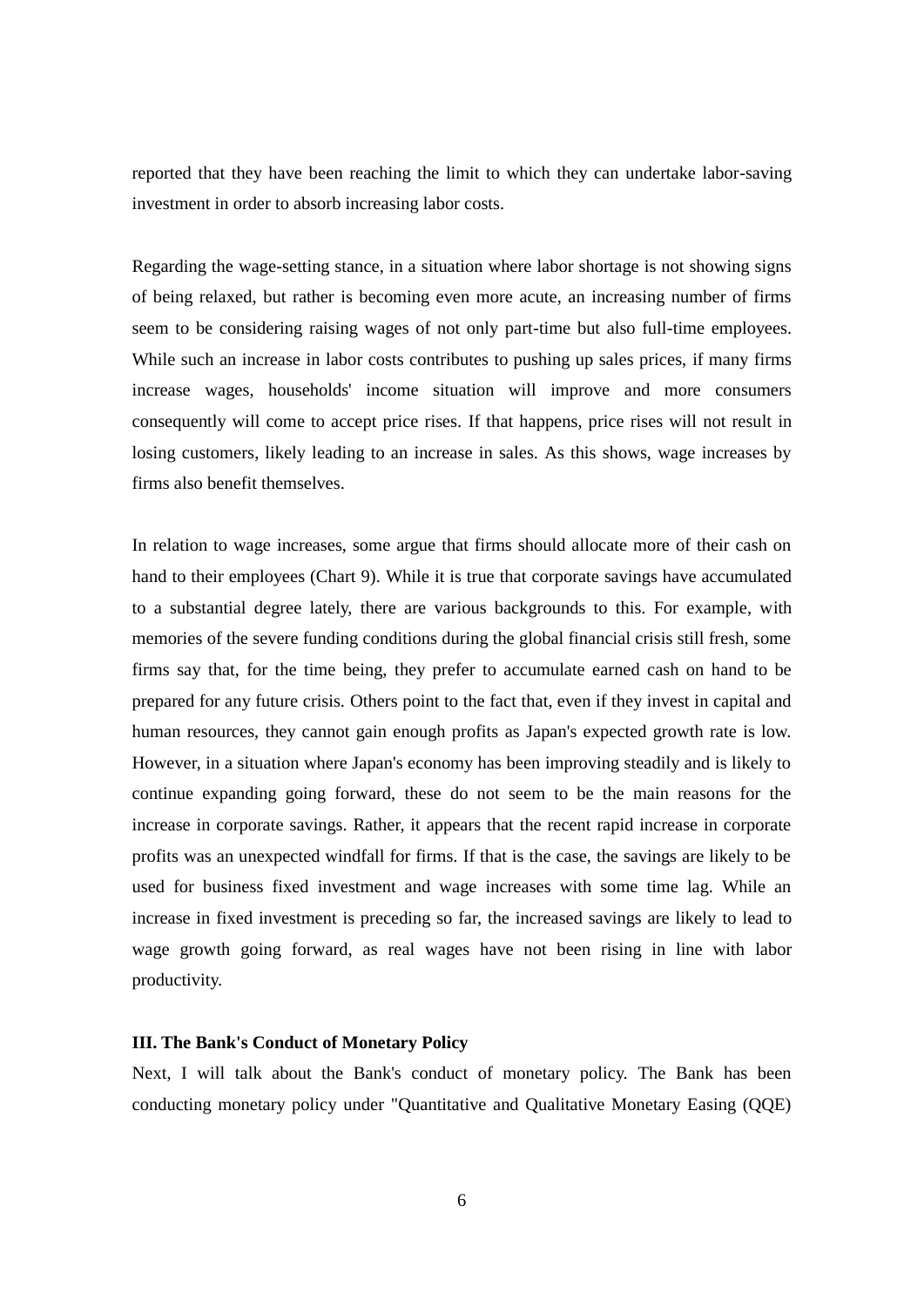with Yield Curve Control" since September 2016. This framework consists of two components (Chart 10).

The first is an inflation-overshooting commitment. This is the Bank's strong commitment that it will continue expanding the monetary base until the year-on-year rate of increase in the actual CPI exceeds 2 percent and stays above that level in a stable manner. It is crucial that people actually experience inflation above 2 percent and thereby the perception takes hold among them that prices of goods and services tend to go up every year by around 2 percent. With this in mind, the Bank, under the inflation-overshooting commitment, has committed itself to continuing with large-scale monetary easing until such situation is achieved.

The second component is yield curve control. The Bank facilitates the formation of the yield curve that is considered most appropriate for achieving the price stability target of 2 percent, taking account of developments in Japan's economic activity and prices as well as financial conditions. At present, it sets the short-term policy interest rate at minus 0.1 percent and the target level of the 10-year Japanese government bond (JGB) yields at around zero percent, conducting JGB purchases so as to achieve this target level.

As I mentioned earlier, Japan's economy is expanding moderately but prices are relatively weak. Thus, there is still a long way to go to achieve the price stability target of 2 percent. In light of such recent developments in economic activity and prices as well as financial conditions, the Bank deems it important to continue to persistently pursue powerful monetary easing under the framework of "QQE with Yield Curve Control."

While the Bank believes it important to continue with the current monetary easing persistently, some argue that continuing with monetary easing for a long period entails risks. In what follows, I would like to express my views on the two risks that have been pointed out.

The first risk of continuing with the current monetary easing policy is that the efficiency of Japan's economy would be hampered, due to the continuation of firms' inefficient resource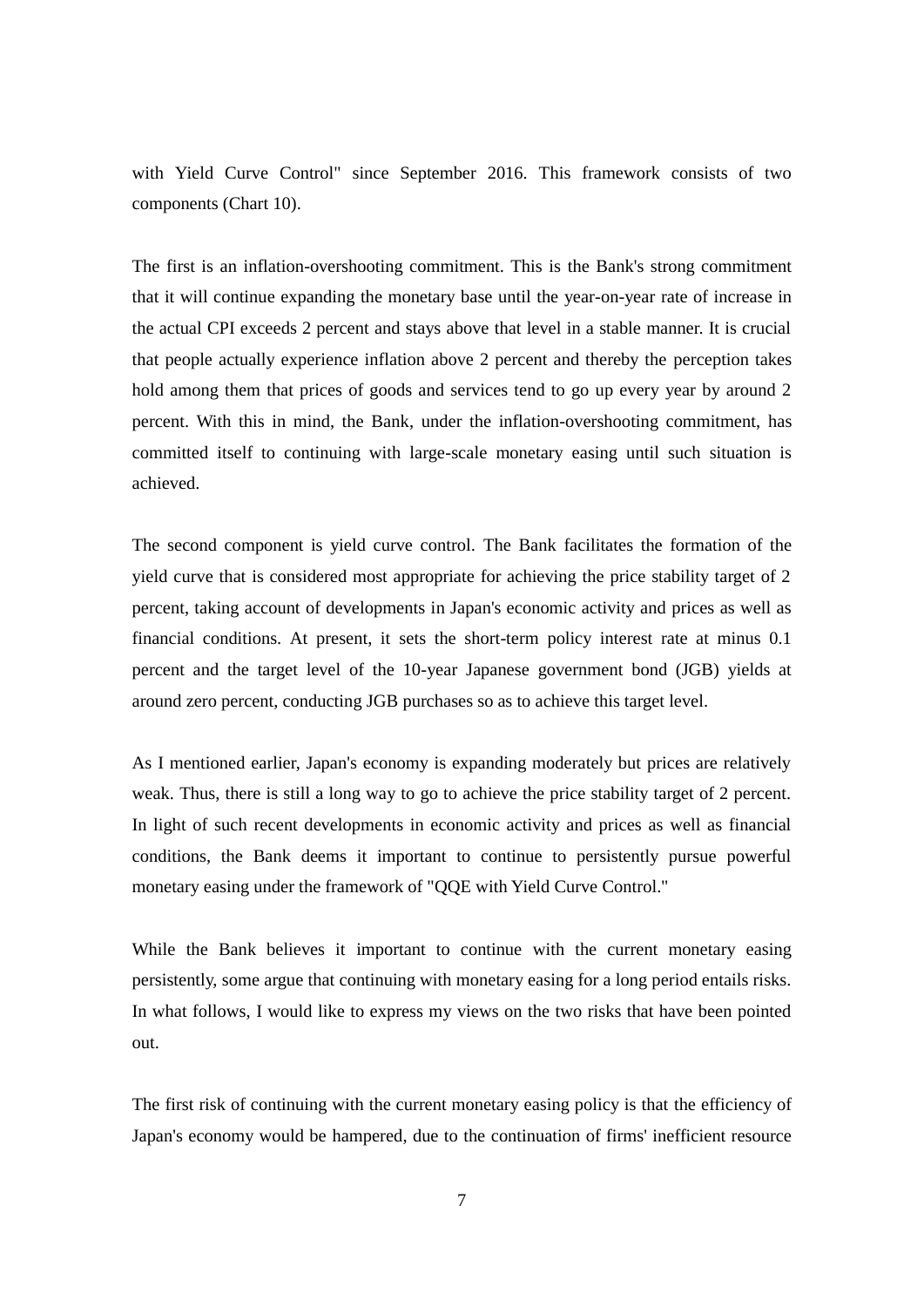allocation and to firms with low productivity remaining in place amid funding costs staying at significantly low levels. However, I instead think that it would be difficult to heighten the efficiency and dynamism of the economy and thereby raise productivity unless the economy is underpinned by an appropriate conduct of monetary easing. This is because, under deflation, strong resistance will arise against the pain -- such as an increase in unemployment -- that emerges in the course of raising productivity through firms' efforts. In Japan's economy today, monetary policy has exerted its intended effects, and supply-side constraints such as shortages of labor and capital have become evident amid an improvement in the output gap. Given this situation, now is the best opportunity for firms to promote investment in human resources and capital for the purpose of raising labor productivity. In the process of raising labor productivity, there usually is a concern of an increase in unemployment, which is one of the reasons why firms are reluctant to undertake fixed investment, including in software. Nevertheless, in the situation of the current labor shortage, there are good chances to change jobs -- enough to absorb the possible increase in unemployment. In this context, the Bank's current monetary policy can be considered as contributing to providing the conditions for raising labor productivity. In fact, as I mentioned earlier, a pronounced increase has been observed in investment aimed at saving labor and streamlining business processes in industries where labor shortage is acute.

Speaking of raising labor productivity, firms will be more strongly motivated to do so through creating a competitive environment by abolishing competition-restricting regulations, including those on market entry and on prices, than through support policies such as the provision of subsidies for firms. If the government promotes its initiatives toward enhancing competition, such as abolishment of the so-called bedrock regulations, many firms are expected to enter the market. In such situation, if more firms take advantage of accommodative financial conditions, capital investment will be reinforced and technological innovation will progress, leading the potential growth rate to rise and monetary easing effects to become larger. As a result, the price stability target of 2 percent can be achieved earlier than projected. Therefore, I expect that the government's regulatory and institutional reforms will be pushed forward strongly.

8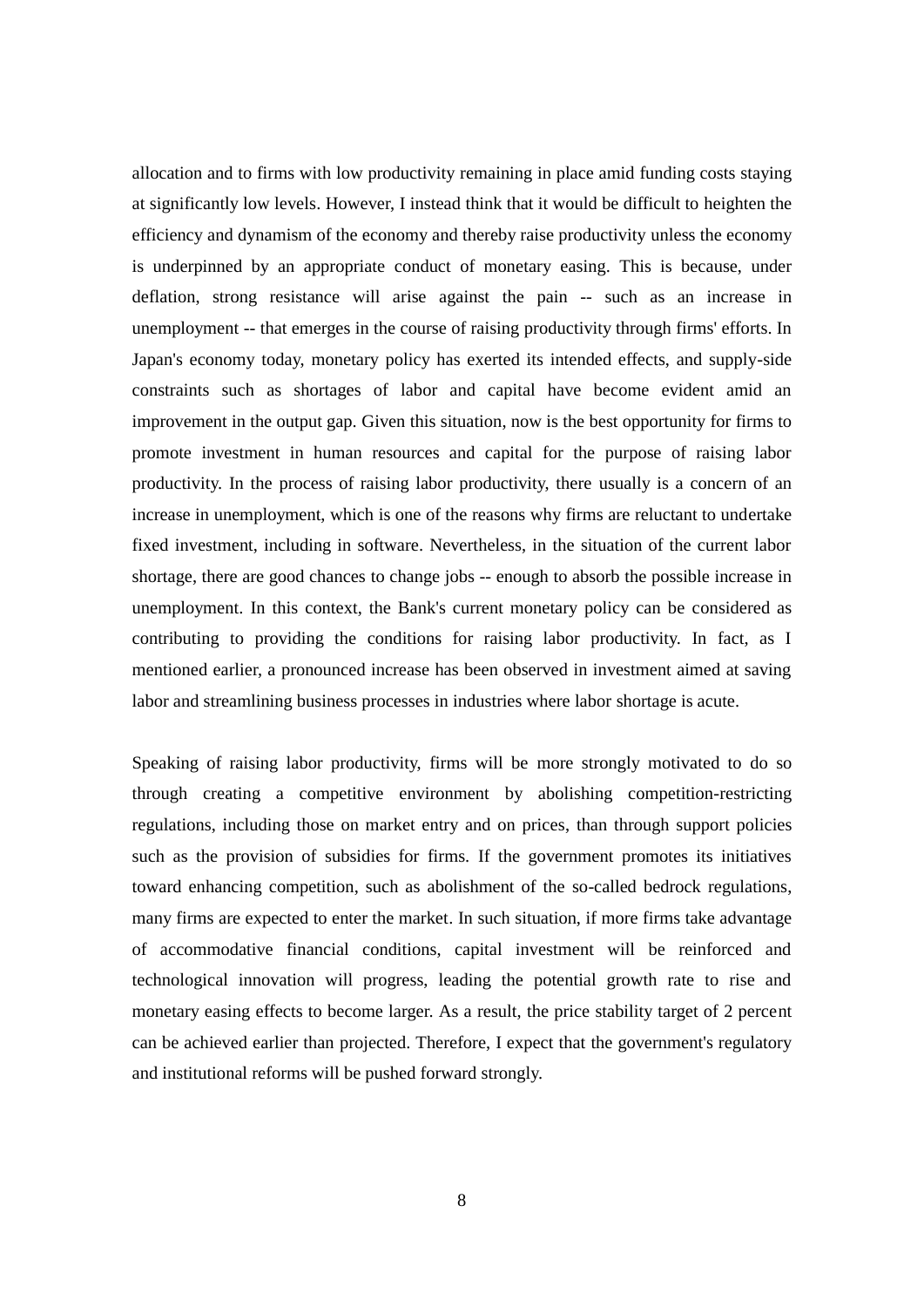The second risk pointed out is that, if the current monetary easing measures will continue to be taken, fiscal discipline will loosen and fiscal sustainability will be lost because the government can issue debt at low interest rates under such circumstances. While fiscal management is conducted under the responsibility of the government and the Diet, it is important to secure the market's confidence in medium- to long-term fiscal soundness. In the joint statement by the government and the Bank of Japan in January 2013, it says that the government "will steadily promote measures aimed at establishing a sustainable fiscal structure."

That being said, a combination of accommodative financial conditions provided by the central bank and fiscal spending proactively carried out by the government is called a "policy mix," and it is well known as a standard macroeconomic policy that synergy effects from both sides can produce stronger economic stimulus effects. In Japan, under the Bank's QQE, the government is to conduct flexible fiscal policy as the second arrow of Abenomics. In my understanding, what is meant by flexible fiscal policy is that the government will formulate a supplementary budget beforehand when an economic downturn is expected, and thereby increase fiscal spending or implement tax reductions.

Then, the issue would be how to reconcile medium- to long-term fiscal soundness and flexible fiscal policy. In what follows, I would like to present my view on this.

Please take a look at the left-hand panel of Chart 11. This shows the year-on-year rates of change in the fiscal balance-to-GDP ratio and the primary balance-to-GDP ratio. The higher the blue and white column graphs go above zero, the larger the reduction in the fiscal deficit-to-GDP ratio and the primary deficit-to-GDP ratio, or in other words, the faster the pace of fiscal austerity. From fiscal 2010 to fiscal 2012, the pace of fiscal austerity was relatively moderate, and the degree of monetary accommodation was not enough.

On the other hand, from fiscal 2013 -- when QQE was introduced -- to fiscal 2015, the pace of fiscal austerity accelerated. In particular, it surged in fiscal 2014 because the consumption tax was raised from 5 percent to 8 percent. Even though the government formulated in that fiscal year economic measures of 5 trillion yen as part of flexible fiscal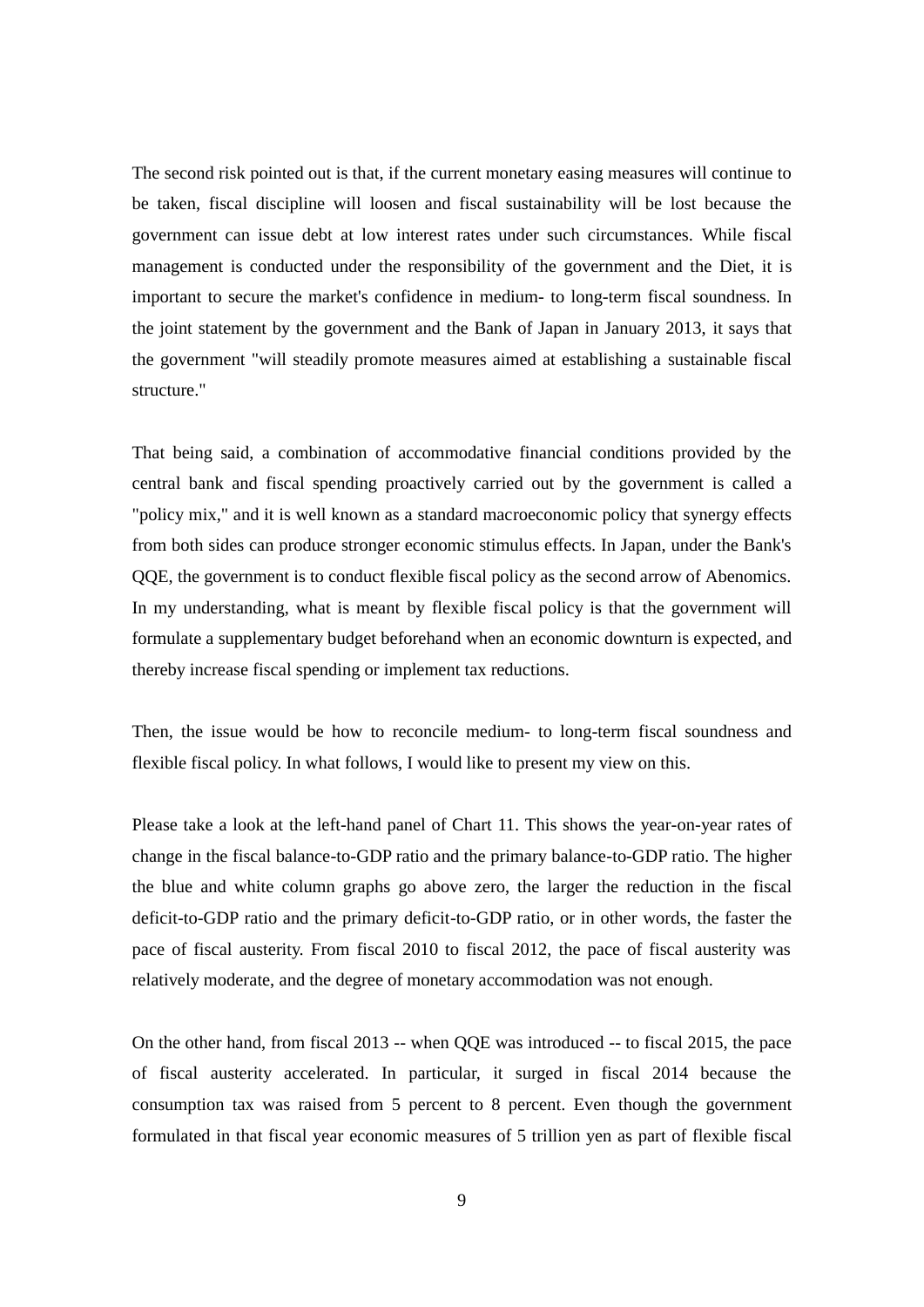policy, the real GDP growth rate declined to minus 0.3 percent.

The pace of fiscal austerity started to slow in fiscal 2015 and decelerated significantly in fiscal 2016. On the back of that decline, coupled with powerful monetary easing, the real GDP growth rate has been increasing since fiscal 2015, outpacing the potential growth rate -- which is estimated to be in the range of 0.5-1.0 percent -- by around 0.5 percentage point.

Please take a look at the right-hand panel of Chart 11. In this panel, the degree of fiscal soundness is shown by developments in the ratio of the amount outstanding of gross government debt to nominal GDP, and we can see that the ratio marked the highest figure in 2014 despite the consumption tax hike in April that year.

In order to properly gauge the fiscal conditions, the ratio of the amount outstanding of net government debt -- calculated by subtracting the amount outstanding of the government's holdings of financial assets from that of gross government debt -- to nominal GDP also should be taken into consideration. As with the case of the ratio of the amount outstanding of gross government debt to nominal GDP, this ratio also rose in 2014, when the consumption tax hike took place. However, given that it has been more or less flat since 2012, one cannot necessarily say that Japan's fiscal conditions are becoming worse.

In considering the combination of fiscal soundness and monetary easing measures, it would be effective to look at the experience of the euro area.

Please take a look at Chart 12. This shows the pace of fiscal austerity and economic growth in the euro area. The pace of fiscal austerity is shown by the annual changes in the following ratios: the fiscal balance-to-GDP ratio; the primary balance-to-GDP ratio; and the ratio of structural balance -- calculated by excluding the effects of economic fluctuations from the actual fiscal balance -- to GDP. As in Chart 11, the higher the column graphs go above zero, the faster the pace of fiscal austerity.

In the euro area, the economy was under strong downward pressure from 2010 to 2012, not only because the degree of monetary accommodation was not enough but also because the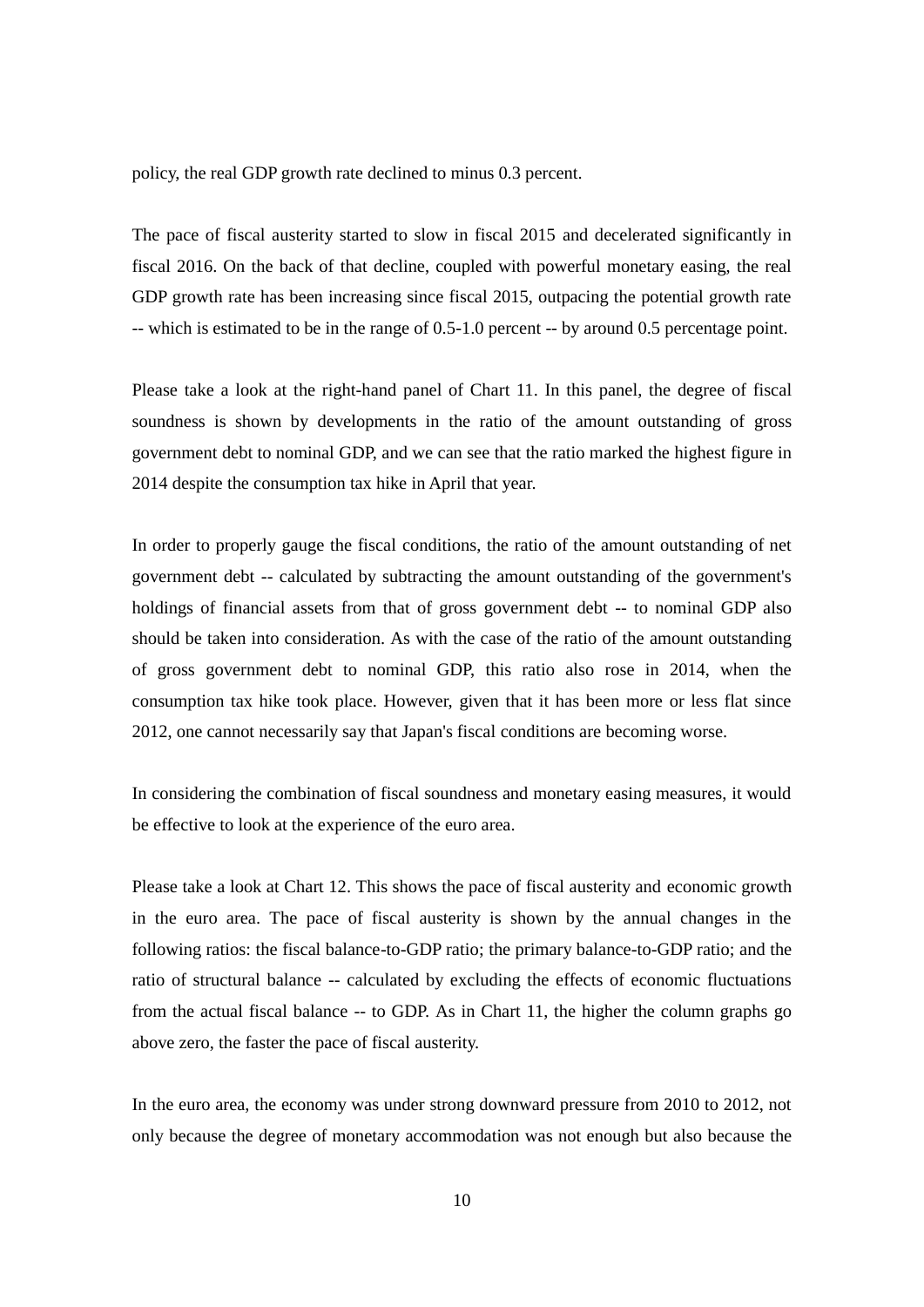pace of fiscal austerity was accelerating. Consequently, the economy experienced negative growth in 2012 and 2013, and the ratios of the amounts outstanding of both gross and net government debt to nominal GDP rose, even though the governments continued with fiscal austerity.

Through such experience, in 2013, the governments in the euro area started to shift their policy to where the pace of fiscal austerity was slowed. Against this background, monetary policy to increase the degree of monetary accommodation also was introduced successively, and quantitative easing (QE) was introduced in 2015. At one point, a concern arose that the euro area might fall into deflation, just as in the case of Japan. However, the combination of such fiscal and monetary policy worked well and, since 2014, the euro area economy has recovered and its growth rate has been on an uptrend. The ratios of the amounts outstanding of both gross and net government debt to nominal GDP have continued to decline, albeit moderately, even though the governments slowed the pace of fiscal austerity.

Although it is important to achieve fiscal soundness in the medium to long run, the pace of achievement -- or in other words, the pace of fiscal austerity -- affects the real economy largely. If the government rushes to achieve fiscal soundness and accelerates the pace of fiscal austerity, the growth rate will decline. If this happens, fiscal soundness will not be achieved, and achievement of the price stability target of 2 percent also will become difficult.

It has been nearly five years since the introduction of QQE in April 2013. In concluding my speech, let me express my view on economic and price developments, as well as policy effects over the past five years.

First, during the five years since the introduction of QQE, Japan's economic and price developments have improved significantly, and the economy is no longer in deflation, which is generally defined as a sustained decline in prices. Through the implementation of large-scale monetary easing under the strong and clear commitment toward achieving the price stability target of 2 percent, people's basic view on monetary policy has changed drastically, bringing about a rise in inflation expectations and a decline in nominal interest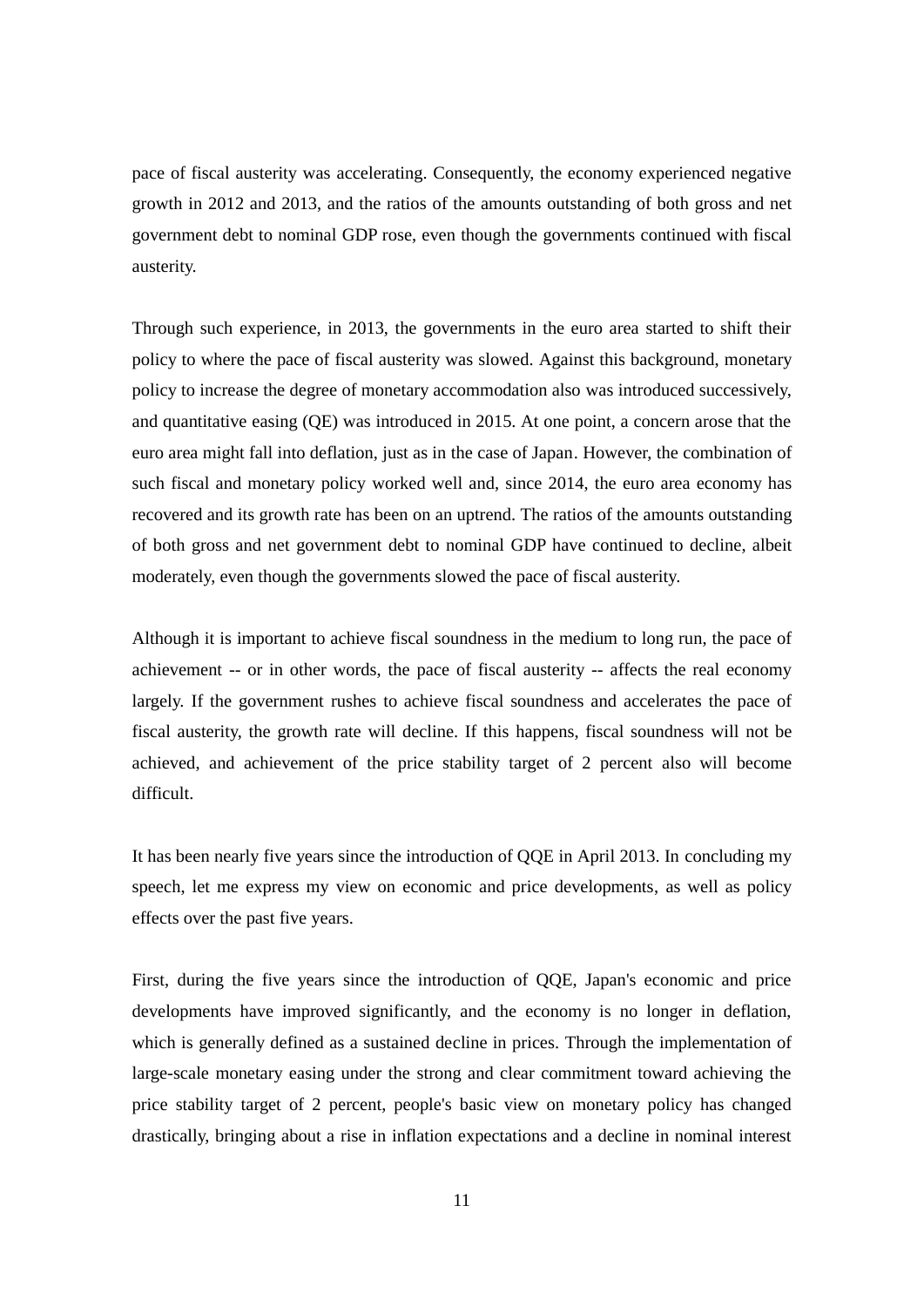rates across the entire yield curve. Triggered by the decline in real interest rates, excessive yen appreciation has been corrected and stock prices have risen significantly. On the real economy side, the output gap has improved and the employment situation has done so to a substantial degree.

Second, despite these improvements, we are only halfway to achieving the price stability target of 2 percent. I think the main reason for this is as follows: the observed inflation rates started to decline before inflation expectations anchored at 2 percent, due mainly to the consumption tax hike and the significant decline in crude oil prices, and this led inflation expectations, of which formation has been largely adaptive, to become relatively weak. In this situation, in order to achieve the price stability target of 2 percent, it is necessary to raise the observed inflation rates through an improvement in the output gap, which will be brought about by continuing with monetary easing persistently, and thereby lift inflation expectations. "QQE with Yield Curve Control" that the Bank currently adopts incorporates the mechanism in which the price stability target of 2 percent can be achieved through raising inflation expectations -- although it may take some time -- by maintaining nominal interest rates at low levels. This is the most appropriate monetary policy framework at present, in that it has the largest positive effects and the smallest side effects. The Bank must keep seeking whether there is more appropriate monetary policy, but unless the effectiveness of a new policy is assured, I think it should continue with the current monetary policy.

Third, in addition to an appropriate monetary easing policy, the government's initiatives are important in order to achieve sustainable economic growth under price stability. With a view to achieving further growth in Japan's economy, I strongly expect that the government will set an appropriate pace for fiscal austerity, as I described earlier, and that it will carry out growth strategy -- such as competition policy -- appropriately and powerfully. In addition, under the current economic situation where the increase in income is sluggish and consumption has not gained enough momentum, an income shift -- through an income reallocation policy -- to households with a high propensity to consume is also effective. On this point, the government set out measures to support child rearing and education including the provision of early childcare as well as higher education for free, as part of the "human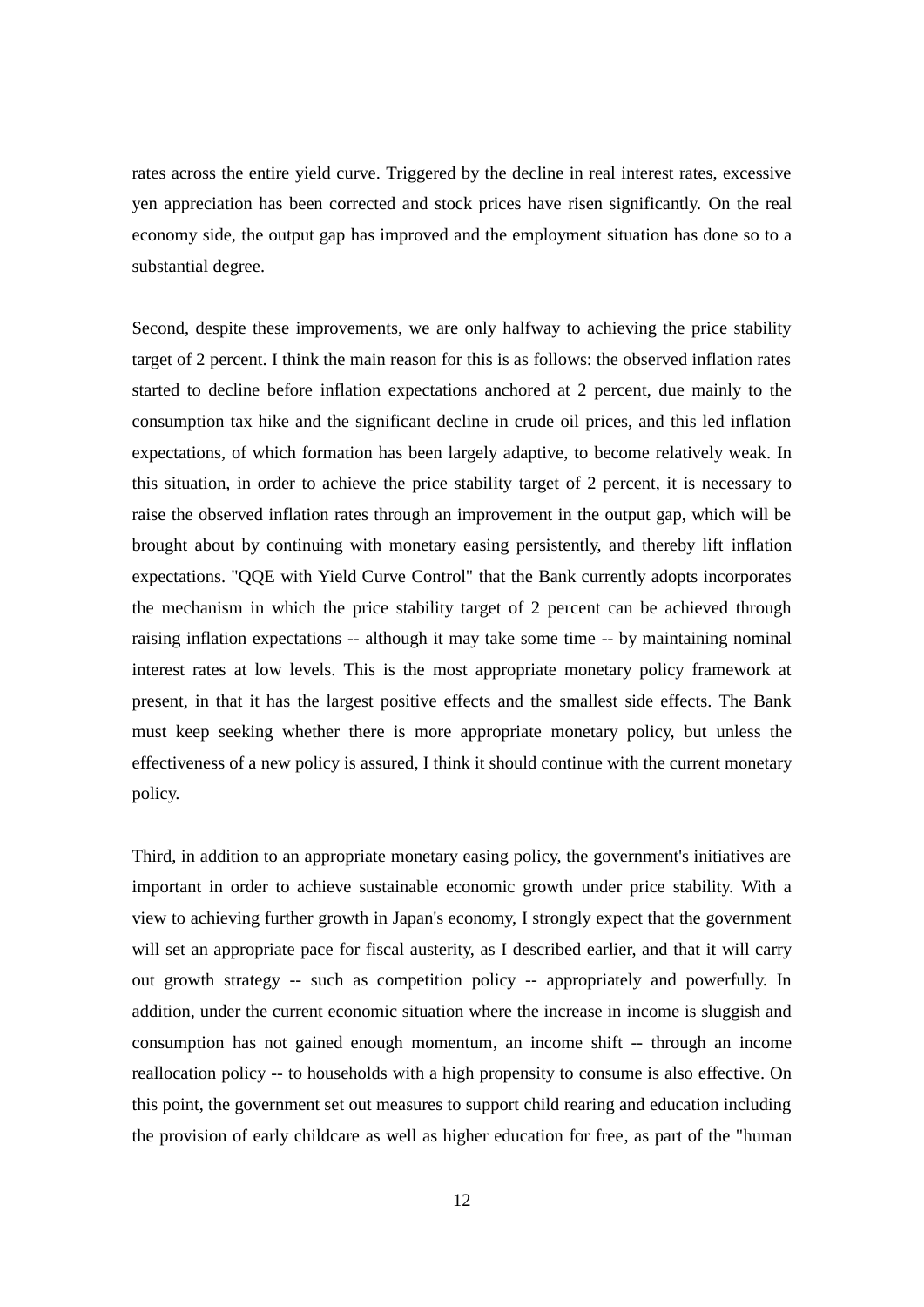resources development revolution" in the New Economic Policy Package. This is an effective macroeconomic policy that can expand domestic demand led by consumption, through properly combining the tax system and fiscal spending and making sure the pace of fiscal austerity is appropriate.

With these initiatives becoming effective, I hope that Japan's economy will achieve higher growth in real terms in the near future under the stable inflation rate of around 2 percent.

#### **Conclusion**

Since 2016, several natural disasters -- the Kumamoto Earthquake, the torrential rain in Northern Kyushu, and the 18th typhoon in 2017 -- hit Oita Prefecture and caused damage to its tourism and agriculture. I would like to offer my heartfelt sympathies to those who suffered, and I deeply respect the efforts by people in the region who faced difficulties.

In Oita Prefecture, big events are scheduled to take place this year, such as the International ONSEN Summit and the "National Cultural Festival and the National Disabled Craft and Culture Festival." In addition, the Rugby World Cup is to be held next year. I would like to close my speech by expressing my sincere hope that, through these opportunities, the public and private sectors will work together on vitalizing the local economy in various fields, and that the local economy will be strongly revived after the massive disasters.

Thank you very much for your attention.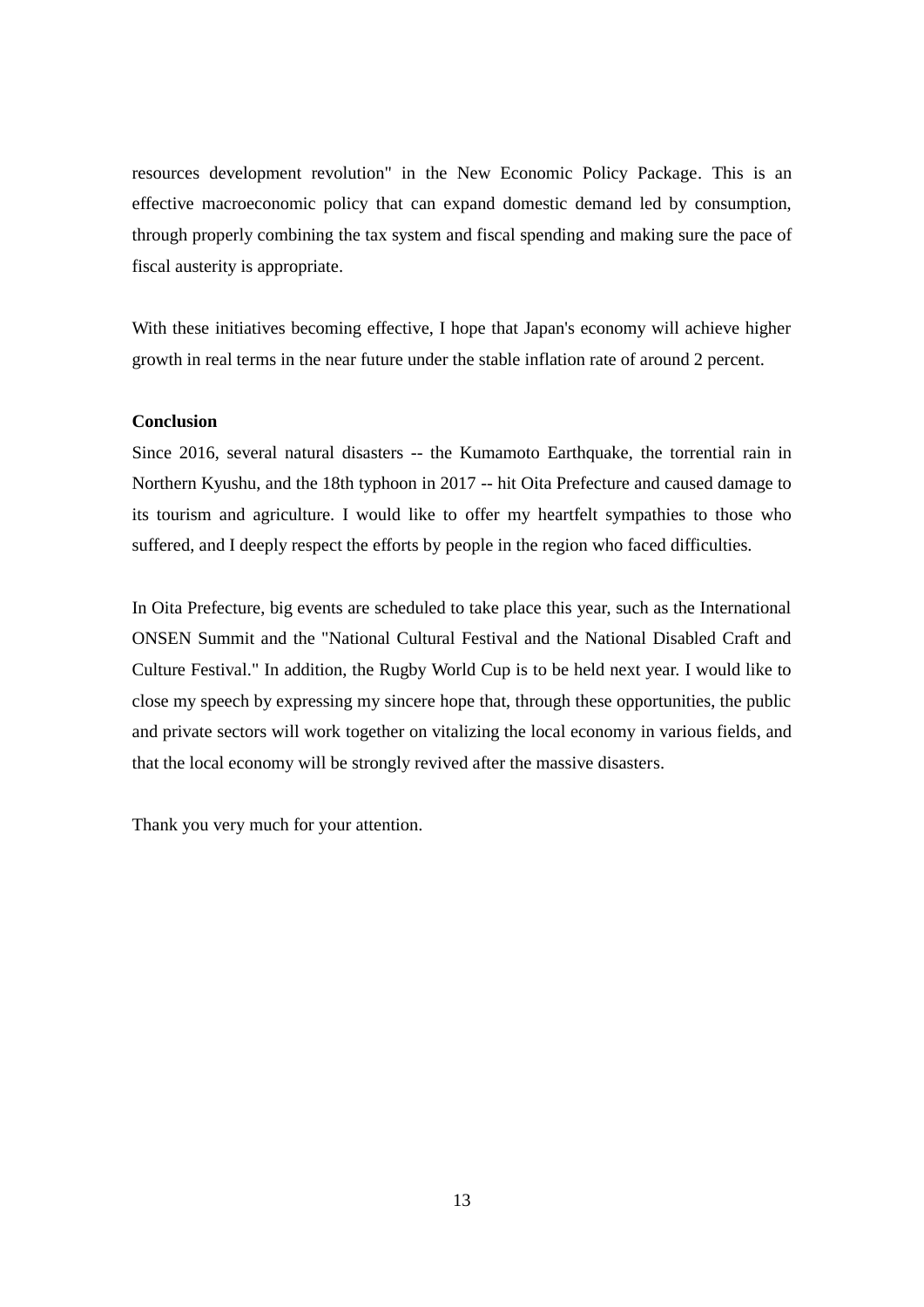# Japan's Economy and Monetary Policy

*Speech at a Meeting with Business Leaders in Oita*

## January 31, 2018

## Kikuo Iwata *Deputy Governor of the Bank of Japan*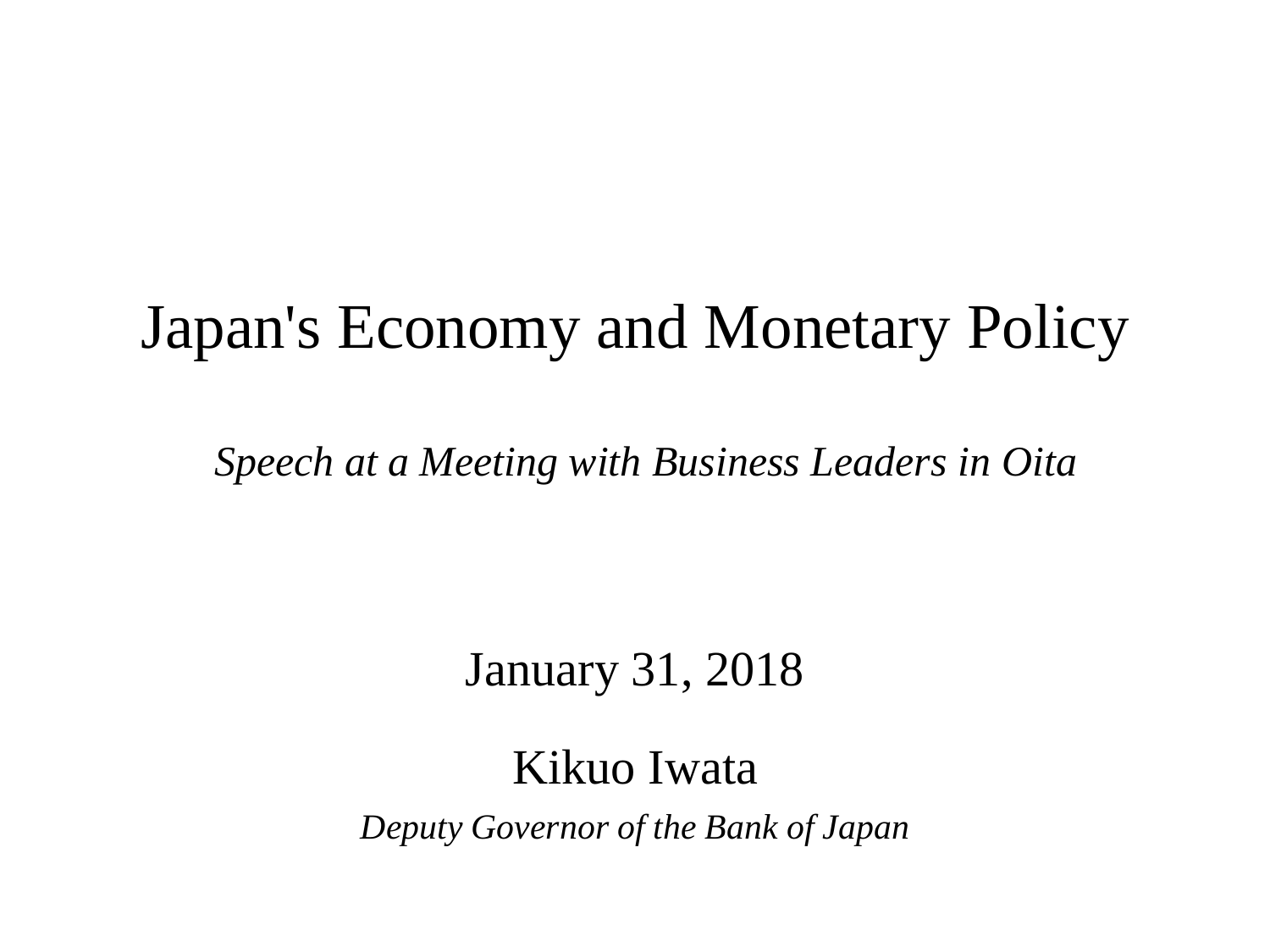### Chart 1

## Real GDP



Source: Cabinet Office.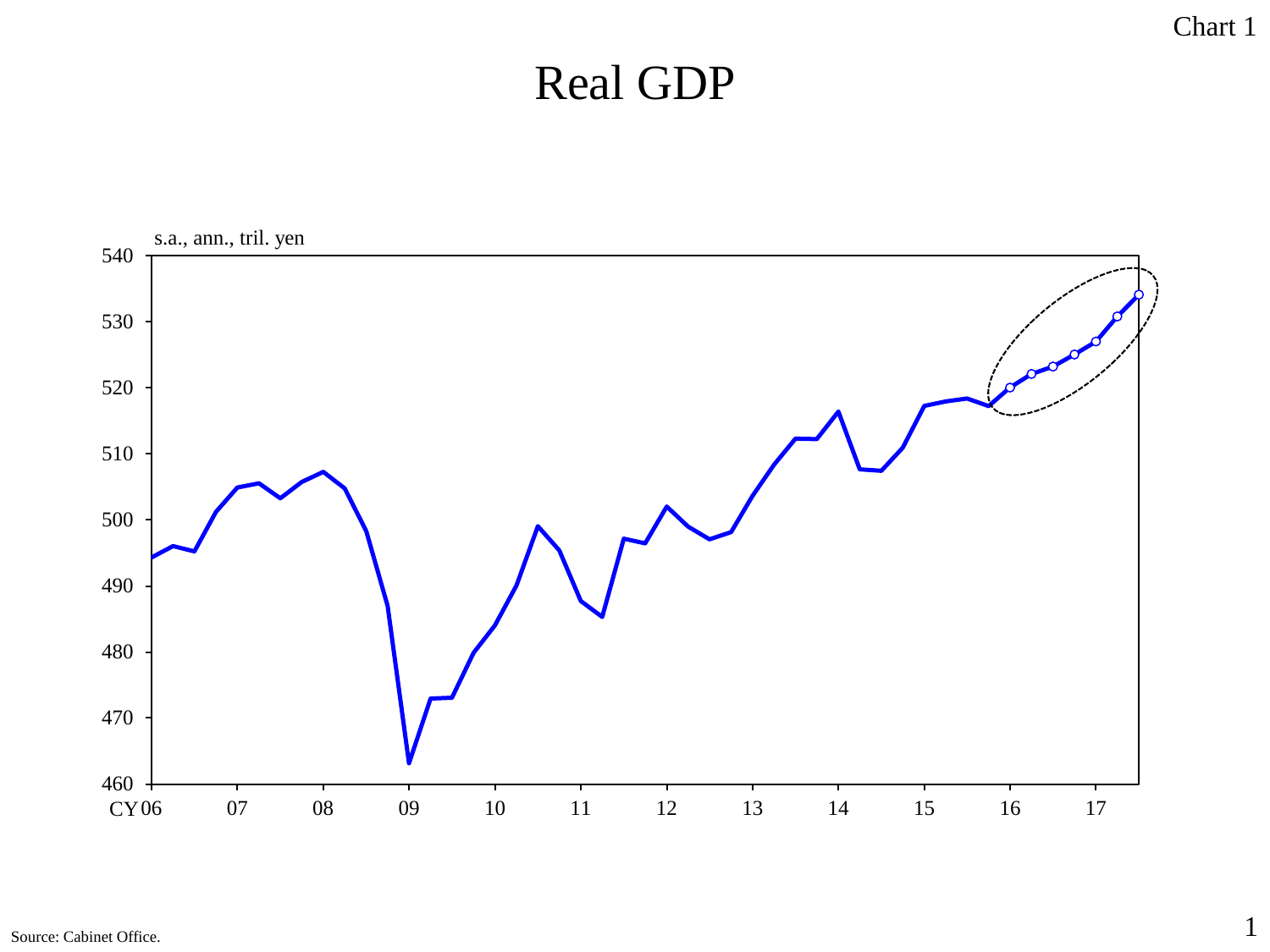## Global Economy

### *Global Real GDP Growth Projections of Real GDP Growth by Major Economies (as of January 2018)*

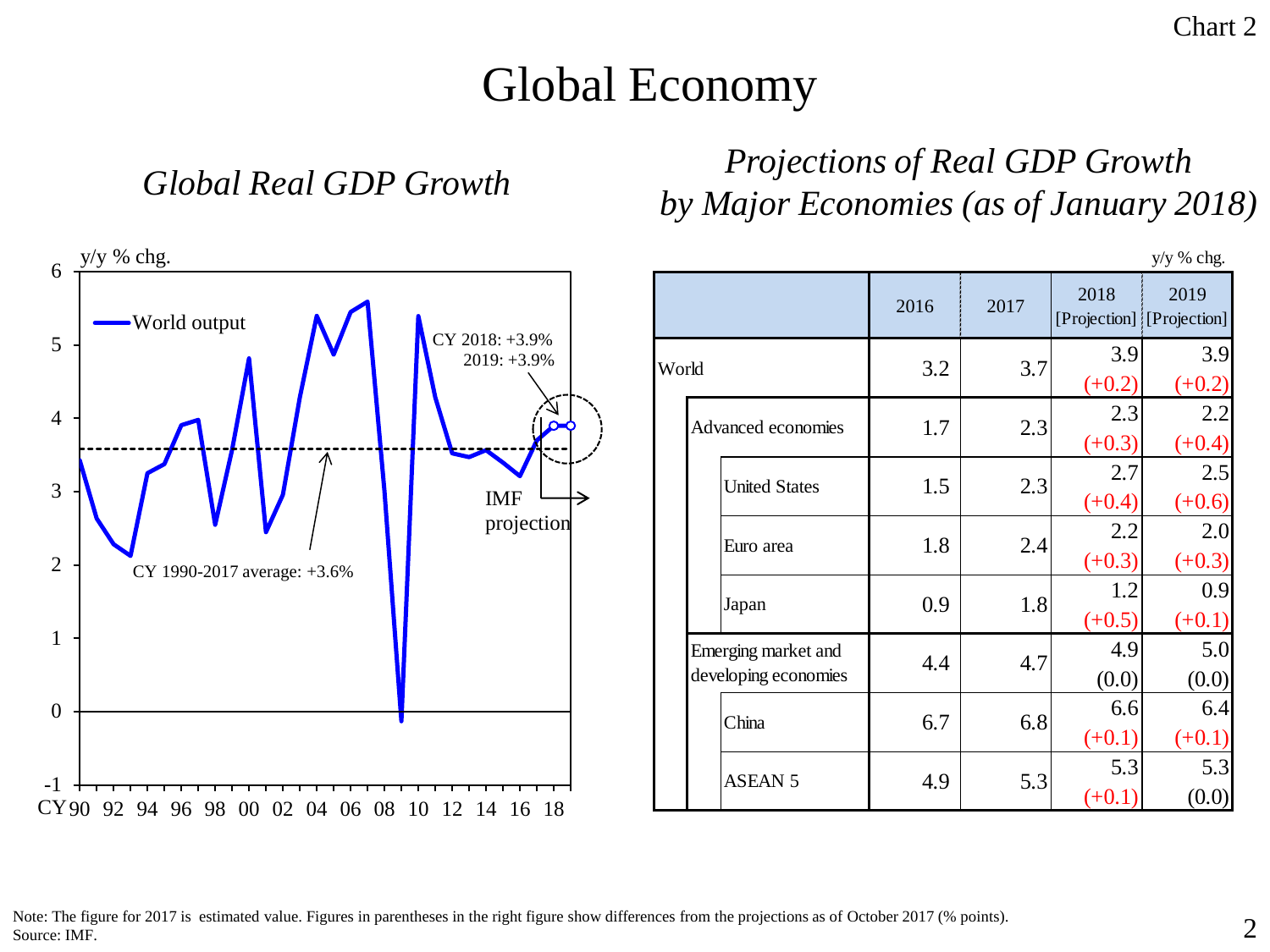## Japan's Economy

*Corporate Profits Business Conditions DI (Tankan)*

### *Business Fixed Investment*



Note: Figures for corporate profits are based on the *Financial Statements Statistics of Corporations by Industry, Quarterly*. Excluding "finance and insurance." Sources: Ministry of Finance; Bank of Japan; Cabinet Office.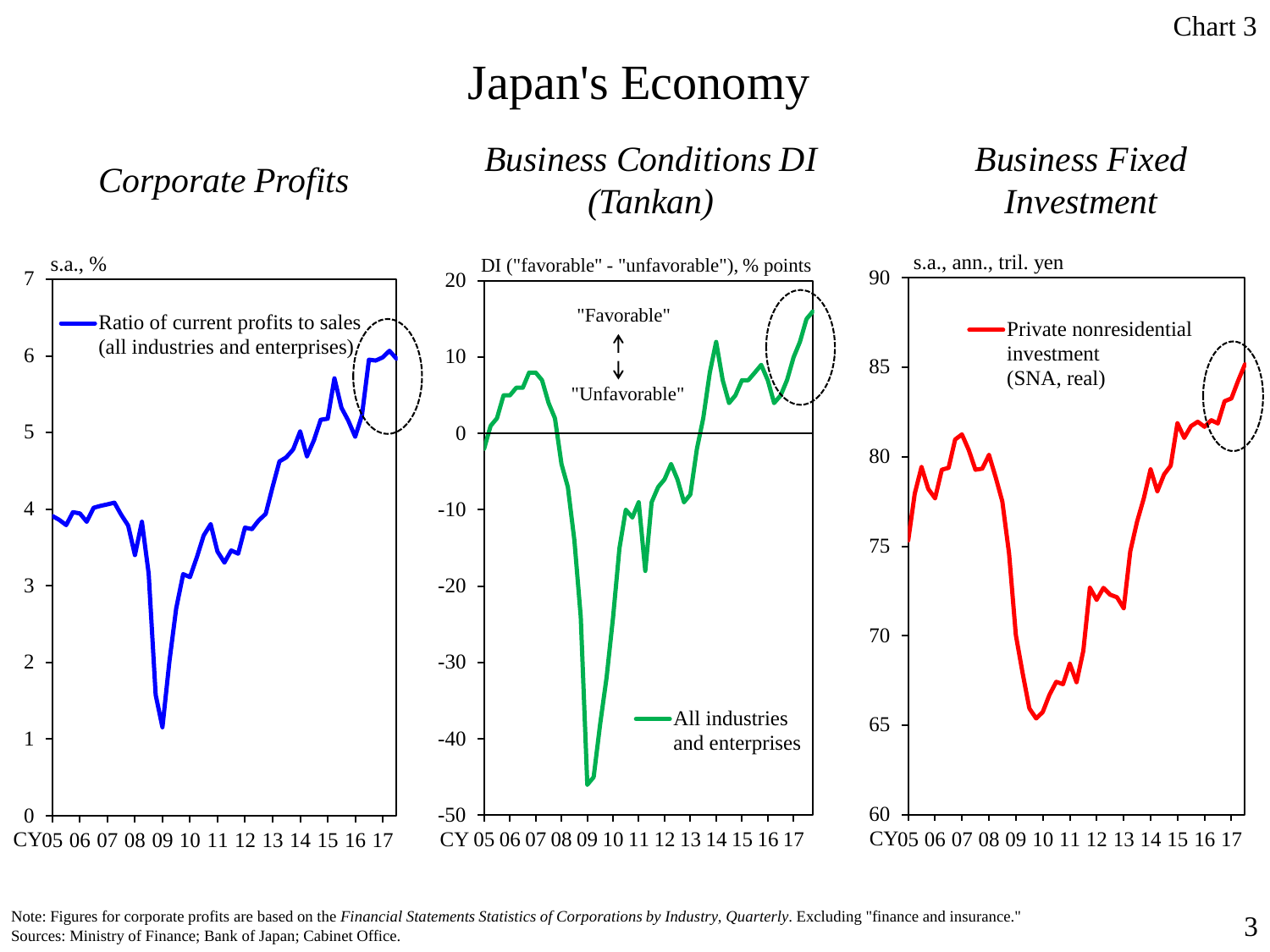## Labor Market Conditions and Software Investment

### *Employment Conditions DI (Tankan)*

*Software Investment (Tankan)*



Note: Figures for the software investment plans for fiscal 2017 are forecasts from the December 2017 *Tankan* survey. Source: Bank of Japan.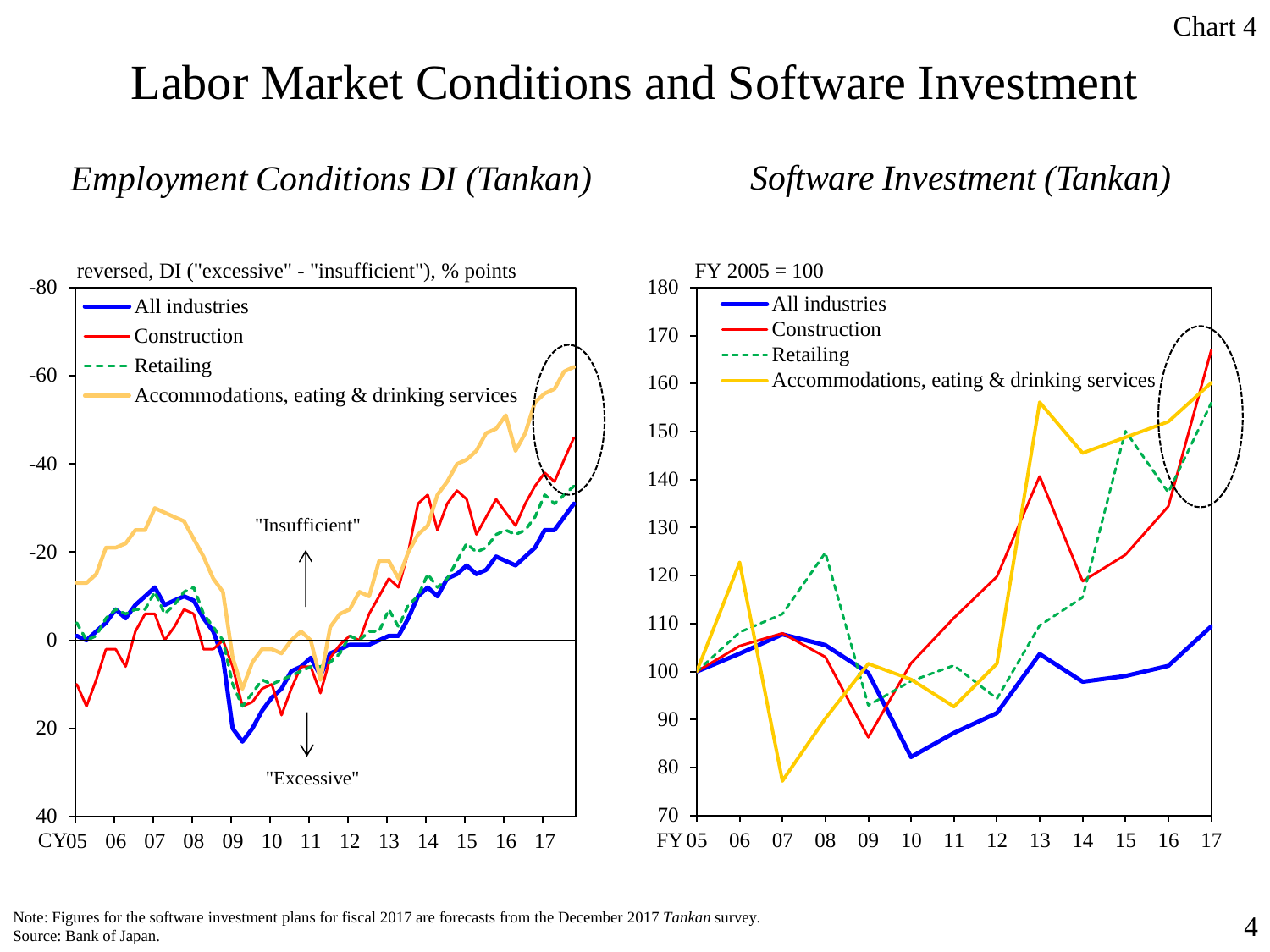## Employment Situation



*Unemployment Rate*

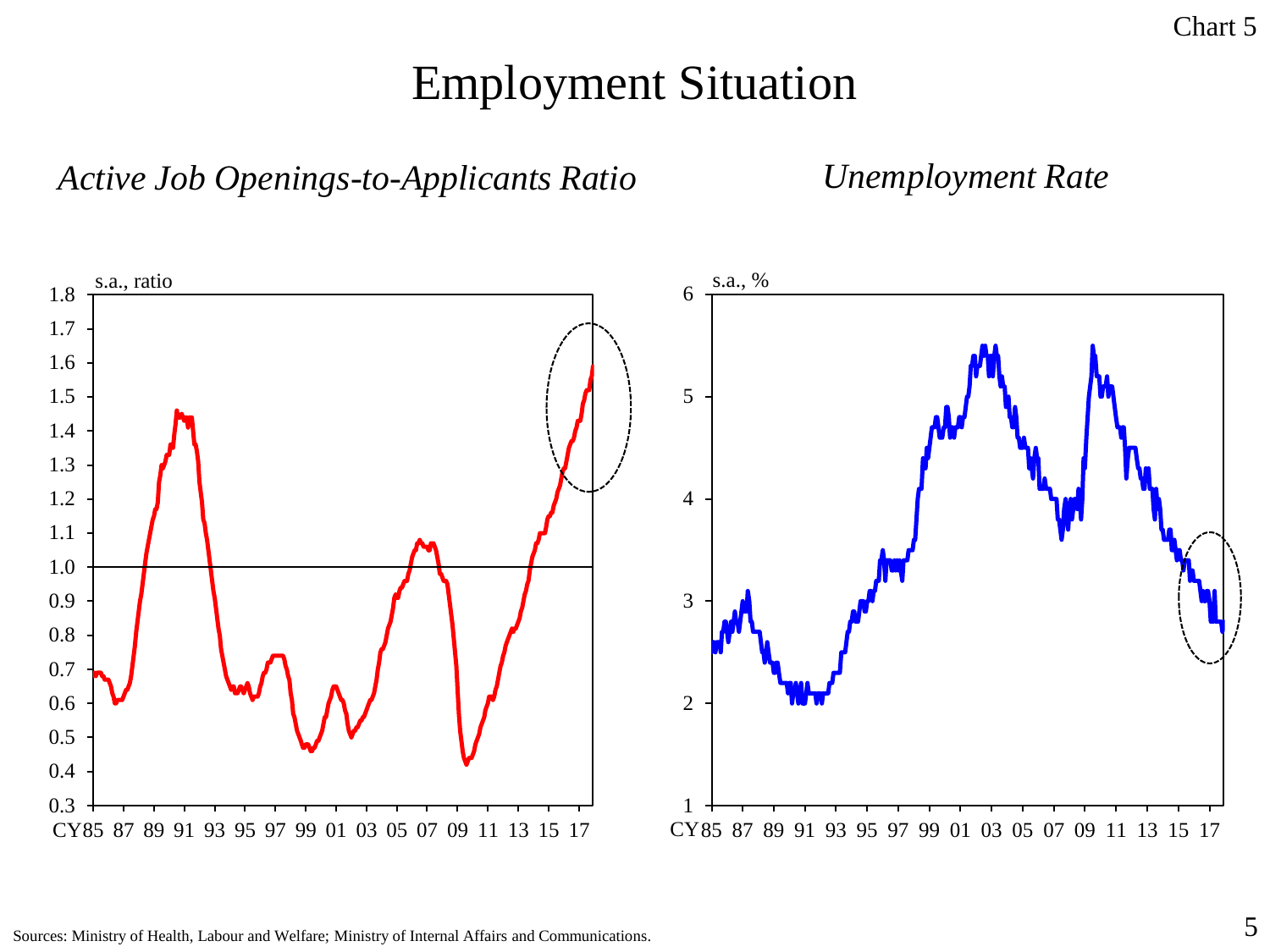### Private Consumption

*Consumption Activity Index*

*Confidence Indicator Related to Private Consumption*



Notes: 1. The Consumption Activity Index is based on BOJ staff calculations. Figures for the Consumption Activity Index (travel balance adjusted) exclude inbound tourism consumption and include outbound tourism consumption. The figure for 2017/Q4 is the October-November average.

2. Figures for the "Economy Watchers Survey" are those for the current economic conditions DI. Sources: Bank of Japan; Cabinet Office.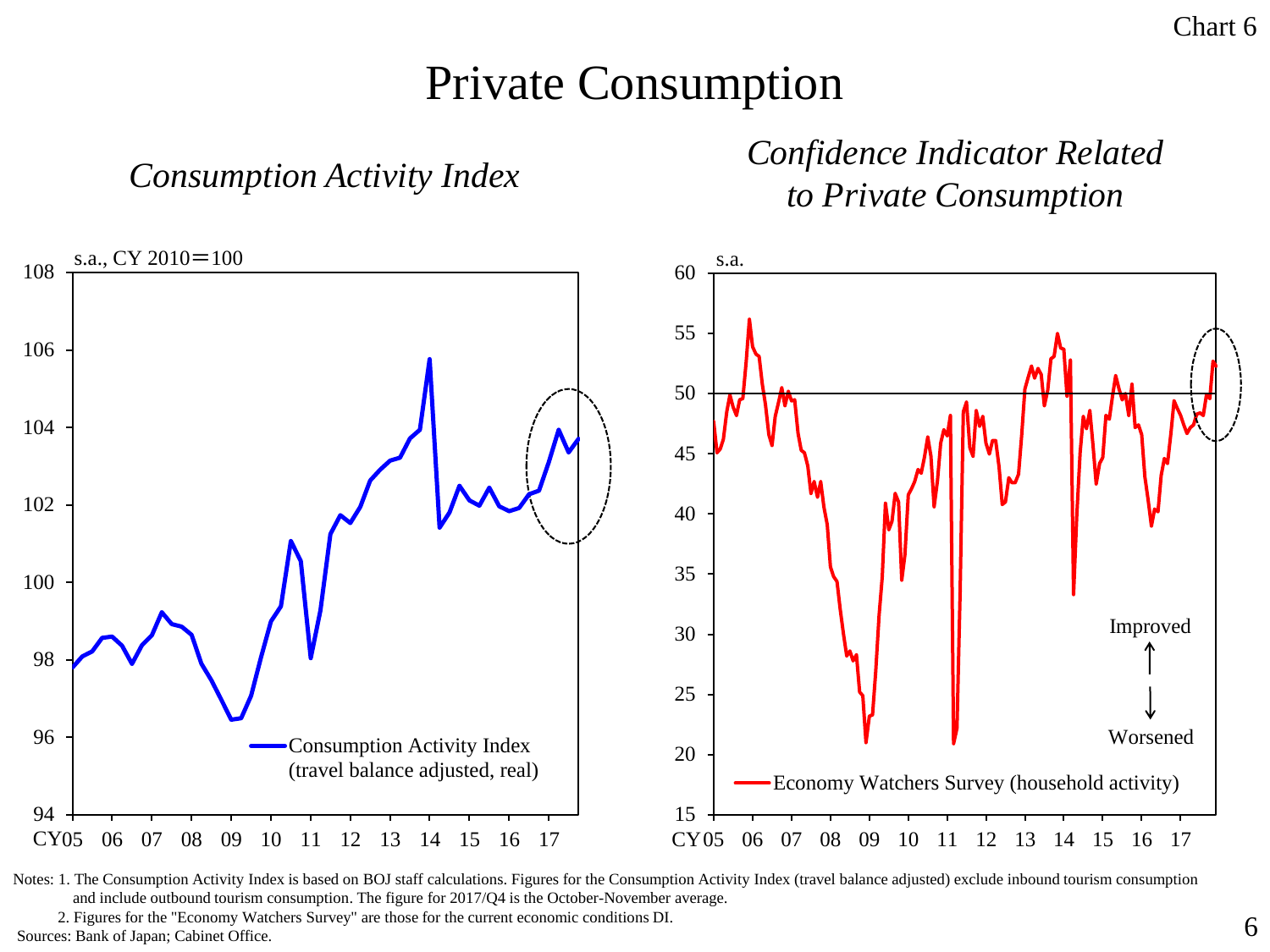## Outlook for Economic Activity and Prices (as of January 2018)

y/y % chg.

|             |                                   | <b>Real GDP</b> | <b>CPI</b><br>(all items less fresh food) |
|-------------|-----------------------------------|-----------------|-------------------------------------------|
| Fiscal 2017 |                                   | $+1.9$          | $+0.8$                                    |
|             | Forecasts made in<br>October 2017 | $+1.9$          | $+0.8$                                    |
| Fiscal 2018 |                                   | $+1.4$          | $+1.4$                                    |
|             | Forecasts made in<br>October 2017 | $+1.4$          | $+1.4$                                    |
| Fiscal 2019 |                                   | $+0.7$          | $+1.8$                                    |
|             | Forecasts made in<br>October 2017 | $+0.7$          | $+1.8$                                    |

Note: Figures indicate the medians of the Policy Board members' forecasts (point estimates). Figures for the CPI (all items less fresh food) exclude the effects of the consumption tax hike.<br>Source: Bank of Japan.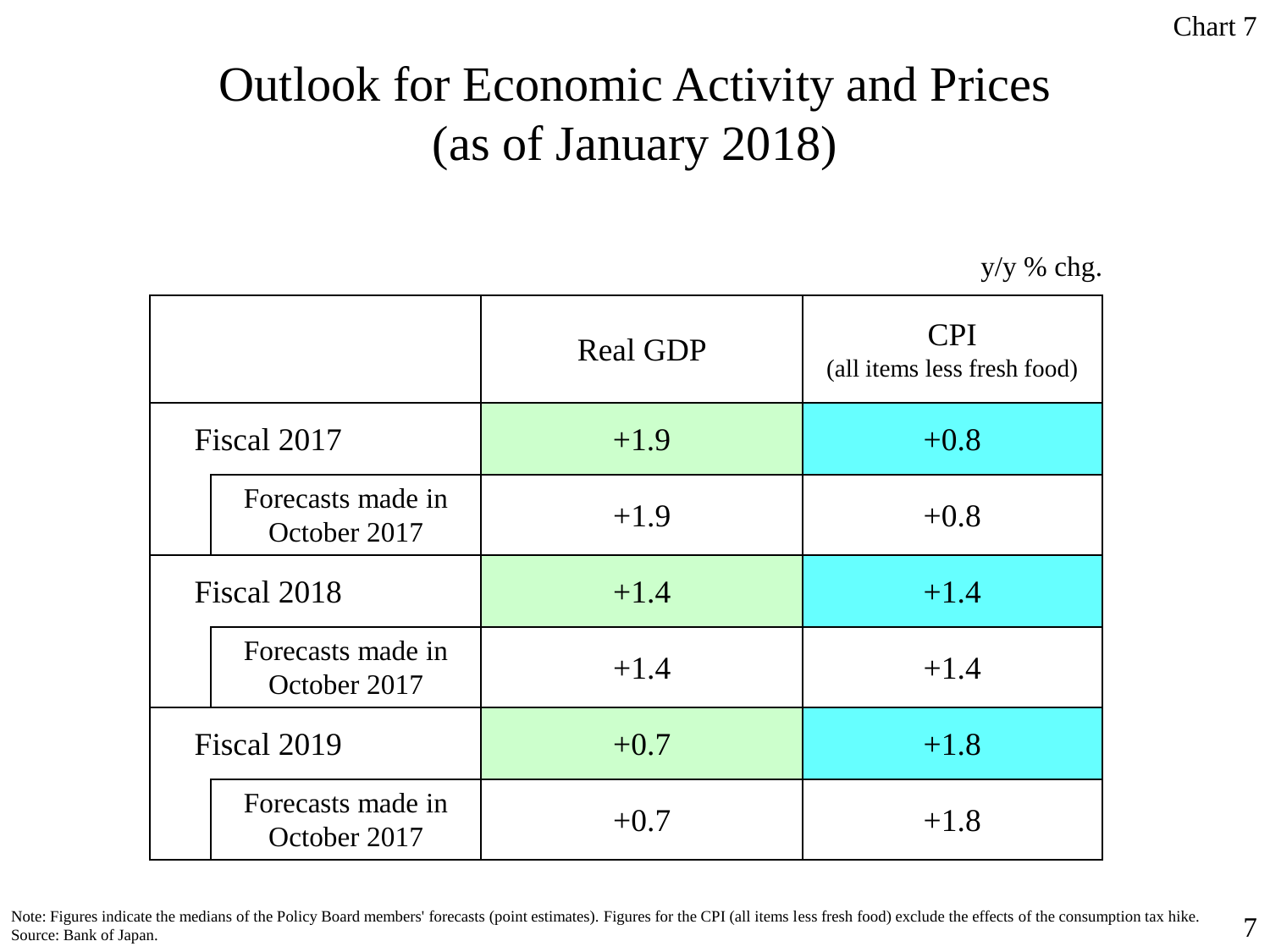#### Chart 8

### Consumer Prices



Note: Figures are adjusted for changes in the consumption tax rate.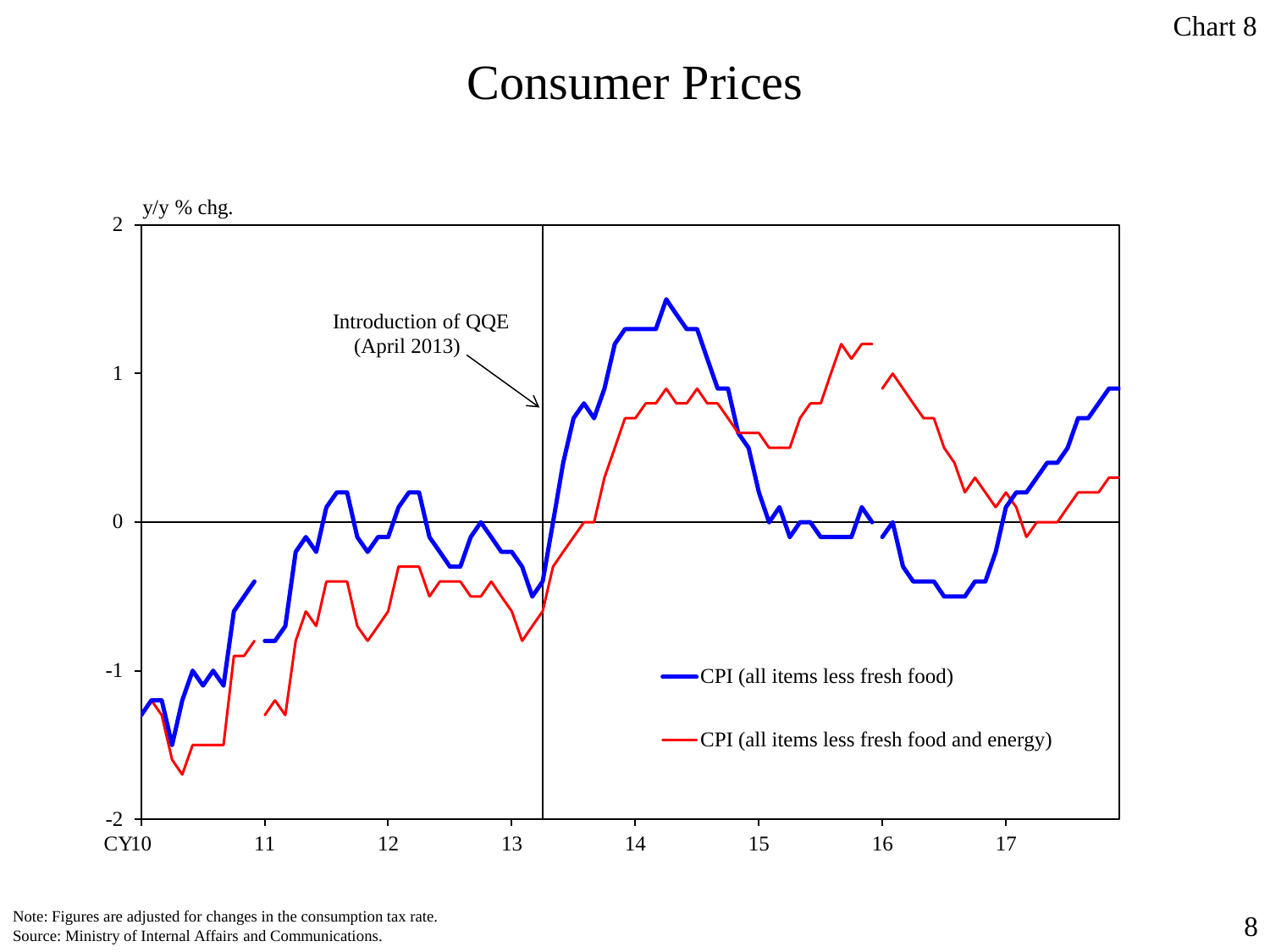# Corporate Savings

### *Amount Outstanding of Cash and Deposits by Firm Size*



Note: Based on the *Financial Statements Statistics of Corporations by Industry, Annually*. Excluding "finance and insurance." Large enterprises are defined as enterprises with a capitalization of 1 billion yen or more, and small and medium-sized enterprises are defined as enterprises with a capitalization of less than 1 billion yen.

Chart 9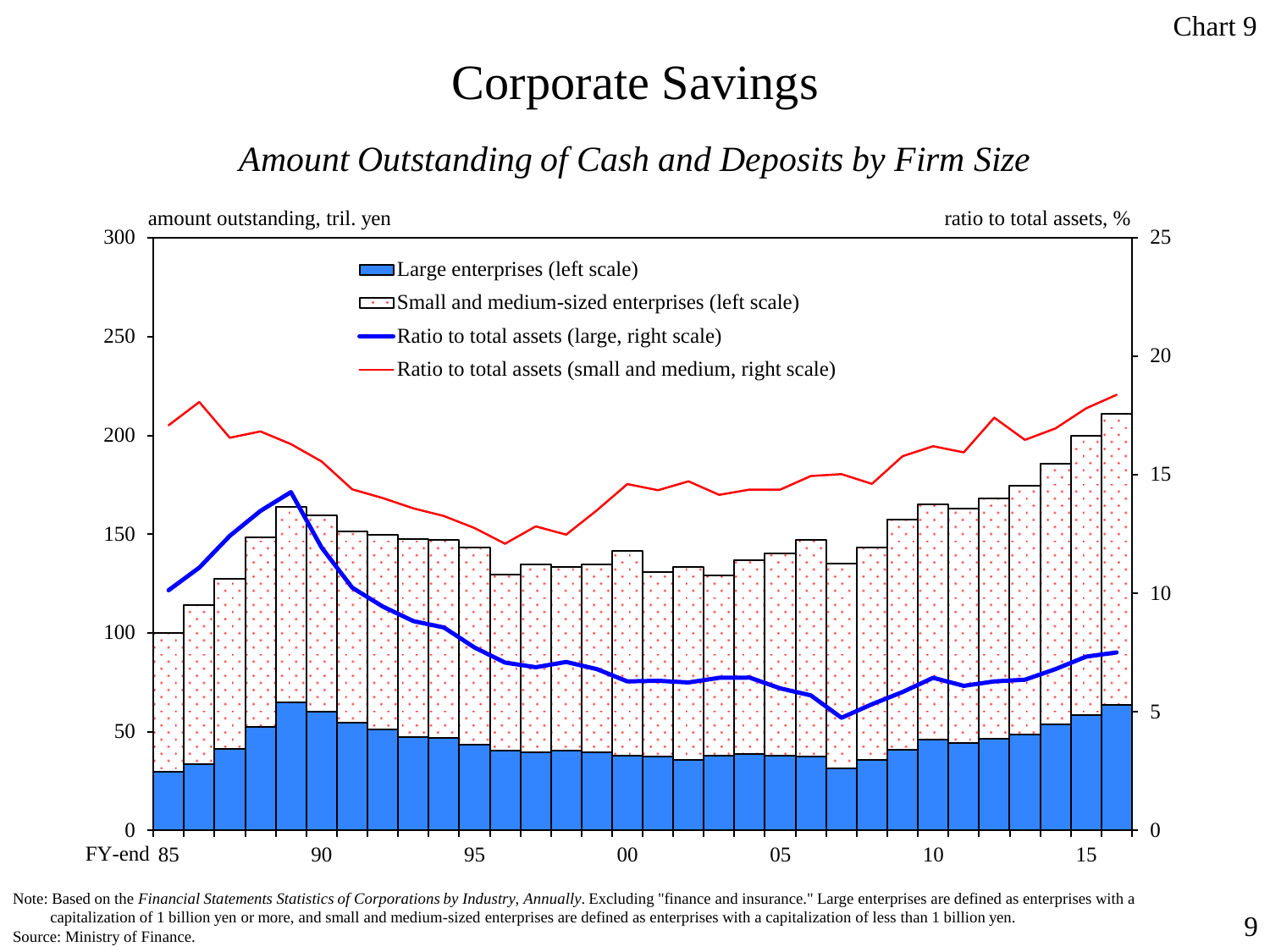## QQE with Yield Curve Control

### *Inflation-Overshooting Commitment Yield Curve Control*

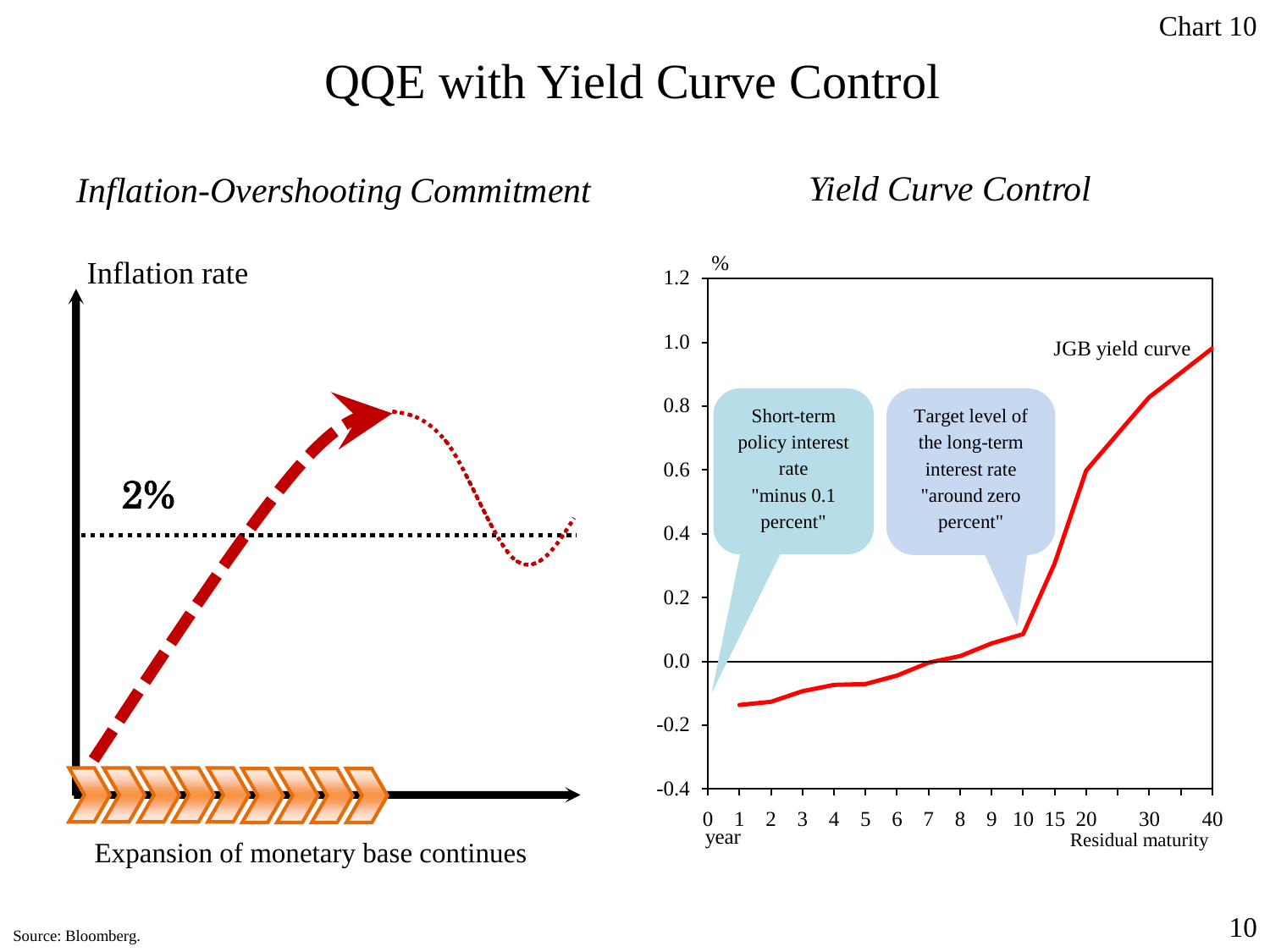## Fiscal Conditions in Japan

### *Fiscal Balance and Primary Balance*

### *Amount Outstanding of Government Debt*



Note: The primary balance is BOJ staff calculations. Sources: Cabinet Office; IMF, etc.